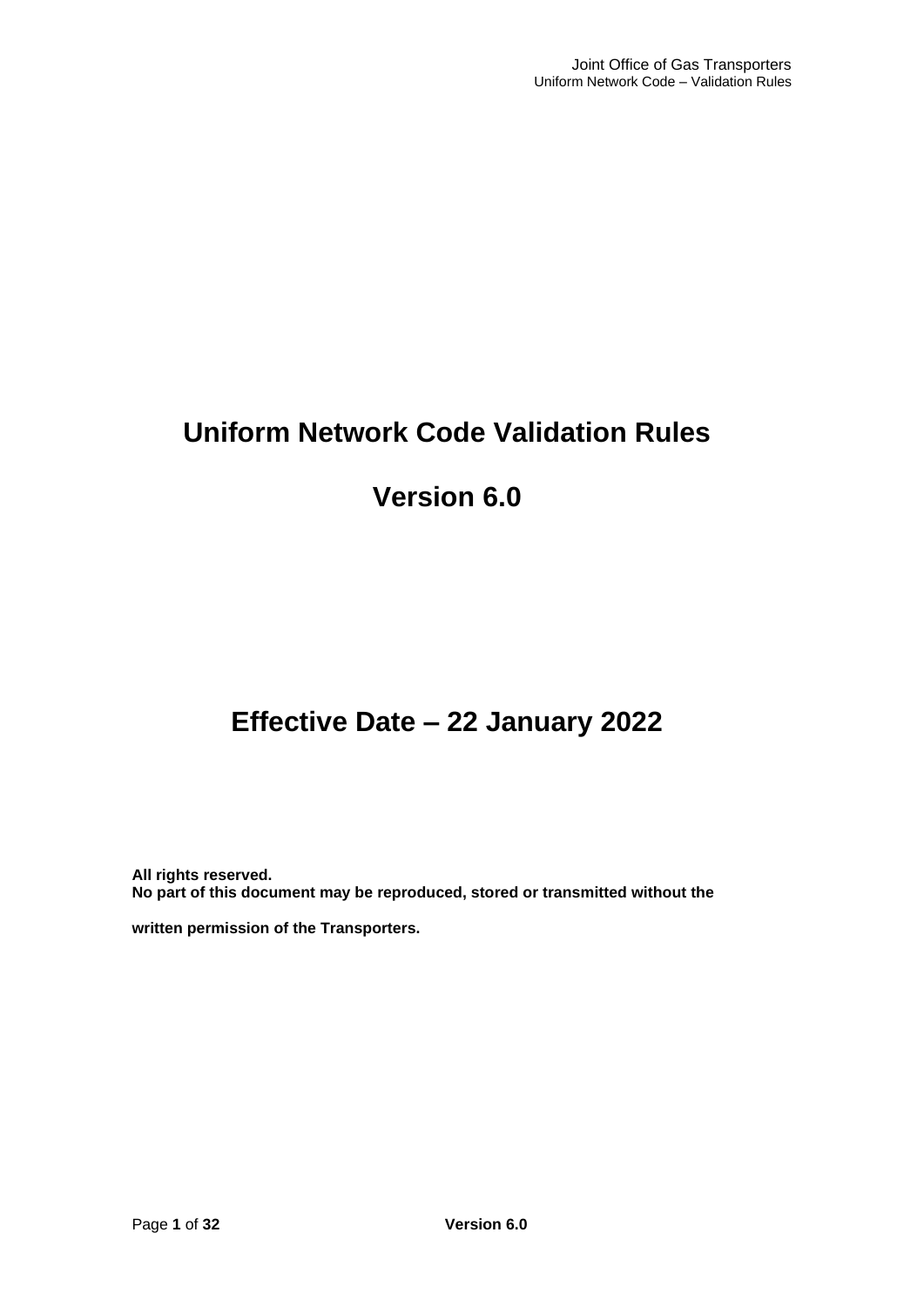## **Document Control**

| <b>Version</b>            | <b>Date</b>                              | <b>Reason for Change</b>                                                                                                                                                                                                                                                                                                                                                                                                                                           |
|---------------------------|------------------------------------------|--------------------------------------------------------------------------------------------------------------------------------------------------------------------------------------------------------------------------------------------------------------------------------------------------------------------------------------------------------------------------------------------------------------------------------------------------------------------|
| 6.0 Approved              | 19/08/2021                               | • Added circumstances of where<br>the CDSP may not use the TTZ<br>value provided by the Shipper<br>(XRN5072)<br>• Added clarity to how an inserted<br>or replacement read is handled<br>under the Inner Tolerance<br>Validation (XRN5180)<br>• Amended to align to 'Converter'                                                                                                                                                                                     |
| 5.2 Approved              | 17/10/2019                               | within UNC<br>• Added suspension of<br>InnerTolerance validation for<br>Class 3 supply meter points in<br>EUC band 01                                                                                                                                                                                                                                                                                                                                              |
| 5.1 For Approval          | 23/08/2019                               | • Added circumstances where<br>Class 3 Supply Points shall not be<br>subject to Validation.                                                                                                                                                                                                                                                                                                                                                                        |
| 5.0 Draft                 | 09/08/2019                               | • Added circumstances where<br>Class 3 Supply Points shall not be<br>subject to Validation.<br>• [Proposed suspension of Inner<br><b>Tolerance Validation for Class 3</b><br>Supply Points while CDSP is not<br>Validating all Meter Readings.]<br>• Amendment to reflect that<br>following Modification 565, CDSP<br>perform Meter Reading validation<br>as a Direct Service (TPD M<br>$1.4.1(b)$ ).<br>• Amendment to reflect accepted<br>spelling of Converter. |
| 4.2 APPROVED              | 19/01/2019                               | Added circumstances where the<br>RTC value may be derived by<br>CDSP and where the RTC may not<br>be used for consumption<br>calculation.                                                                                                                                                                                                                                                                                                                          |
| 4.1 APPROVED              | 03/11/2018                               | Changes to Class 3 and 4 Read<br>Tolerances to reflect change in<br>November 2018 UK Link Release<br>(XRN3656) and change XRN4658.                                                                                                                                                                                                                                                                                                                                 |
| 4.0 APPROVED<br>3.1 DRAFT | 18/05/2017<br>20/03/2017<br>(03/05/2017) | Approved at 18 May 2017 UNCC<br>1. Added note to Section 2.7 as the<br>Converter tolerance check will<br>not be applied until a change is<br>implemented.<br>2. Clarification added regarding<br>reads that are subject to<br>tolerance checks (Section 1.9).<br>3. Moved validation based on<br>groupings from section 1 to<br>section 9.<br>4. Amended 'read' to 'reading'<br>where applicable throughout<br>document                                            |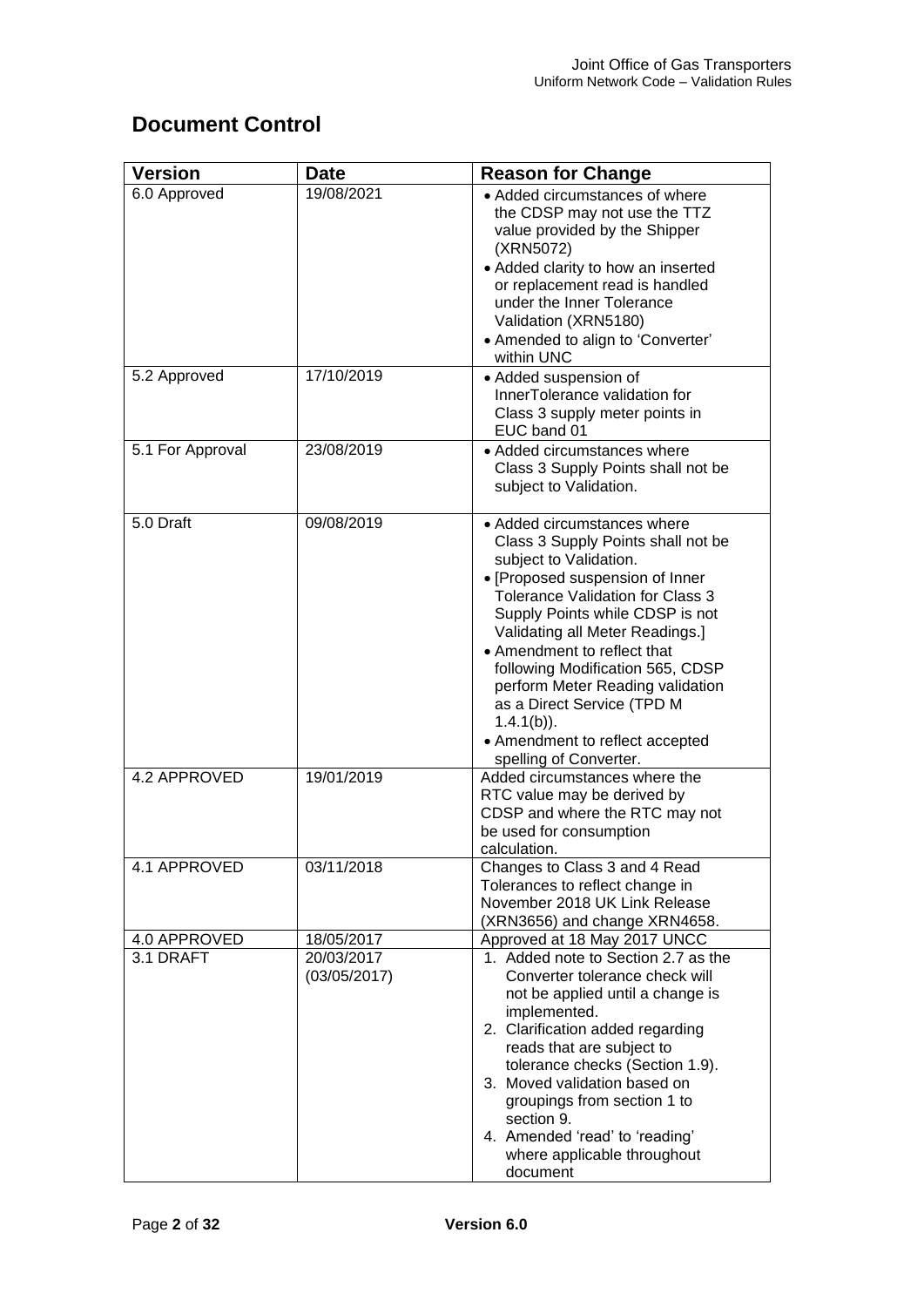|              |                         | 5. Updated Class 1 & 2 reads<br>using a weighted SOQ for the<br>read tolerance validations.<br>Presented to industry on<br>09/01/2017 and approved at the<br>MTWG on 08/02/2017 (Section<br>2.10 & 2.11<br>6. Updated to reflect weighted AQ<br>validation.<br>Note: Amendments associated with<br>points 5 and 6 have been<br>included to reflect UK Link<br>functionality following PNID.<br>Assessment will be undertaken<br>with Users following PNID<br>whether this shall be amended. |
|--------------|-------------------------|---------------------------------------------------------------------------------------------------------------------------------------------------------------------------------------------------------------------------------------------------------------------------------------------------------------------------------------------------------------------------------------------------------------------------------------------------------------------------------------------|
| 3.0 APPROVED | 08/01/2016              | Approved at 19 November 2015<br><b>UNCC</b>                                                                                                                                                                                                                                                                                                                                                                                                                                                 |
| 2.9 DRAFT    | 23/10/2015              | Updated Appendix A to remove<br>negative 'Round the Clock'<br>indicator.<br>Version approved by PN UNC for<br>submission to November UNCC.                                                                                                                                                                                                                                                                                                                                                  |
| 2.8 DRAFT    | 17/08/2015              | Included process flow under<br>Appendices                                                                                                                                                                                                                                                                                                                                                                                                                                                   |
| 2.7 DRAFT    | 28/07/2015              | Added validation 'groupings'. Under<br>Section 9                                                                                                                                                                                                                                                                                                                                                                                                                                            |
| 2.6 DRAFT    | 10/06/2015              | Updates to correct references &<br>amendments to Section 5                                                                                                                                                                                                                                                                                                                                                                                                                                  |
| 2.5 DRAFT    | 29/04/2015              | Updates following further analysis<br>and discussions at Project Nexus<br>workgroup & agreement on the read<br>validation tolerances.                                                                                                                                                                                                                                                                                                                                                       |
| 2.4 DRAFT    | 20/11/2013              | Proposed updates for review at PN<br>UNC                                                                                                                                                                                                                                                                                                                                                                                                                                                    |
| 2.3 DRAFT    | 15/10/2013              | Further updates following review                                                                                                                                                                                                                                                                                                                                                                                                                                                            |
| 2.2 DRAFT    | $\overline{07}/10/2013$ | Further updates following review at<br>PN UNC on 30/09/2013                                                                                                                                                                                                                                                                                                                                                                                                                                 |
| 2.1 DRAFT    | 20 September<br>2013    | Updates following Project Nexus<br>requirements                                                                                                                                                                                                                                                                                                                                                                                                                                             |
| 2.0          | 20 January 2011         | Clause 4 amended as a result of<br>implementation of UNC0224,<br>introduction and Document Control<br>added.                                                                                                                                                                                                                                                                                                                                                                                |
| 1.0          | 05 July 2006            | Rules established                                                                                                                                                                                                                                                                                                                                                                                                                                                                           |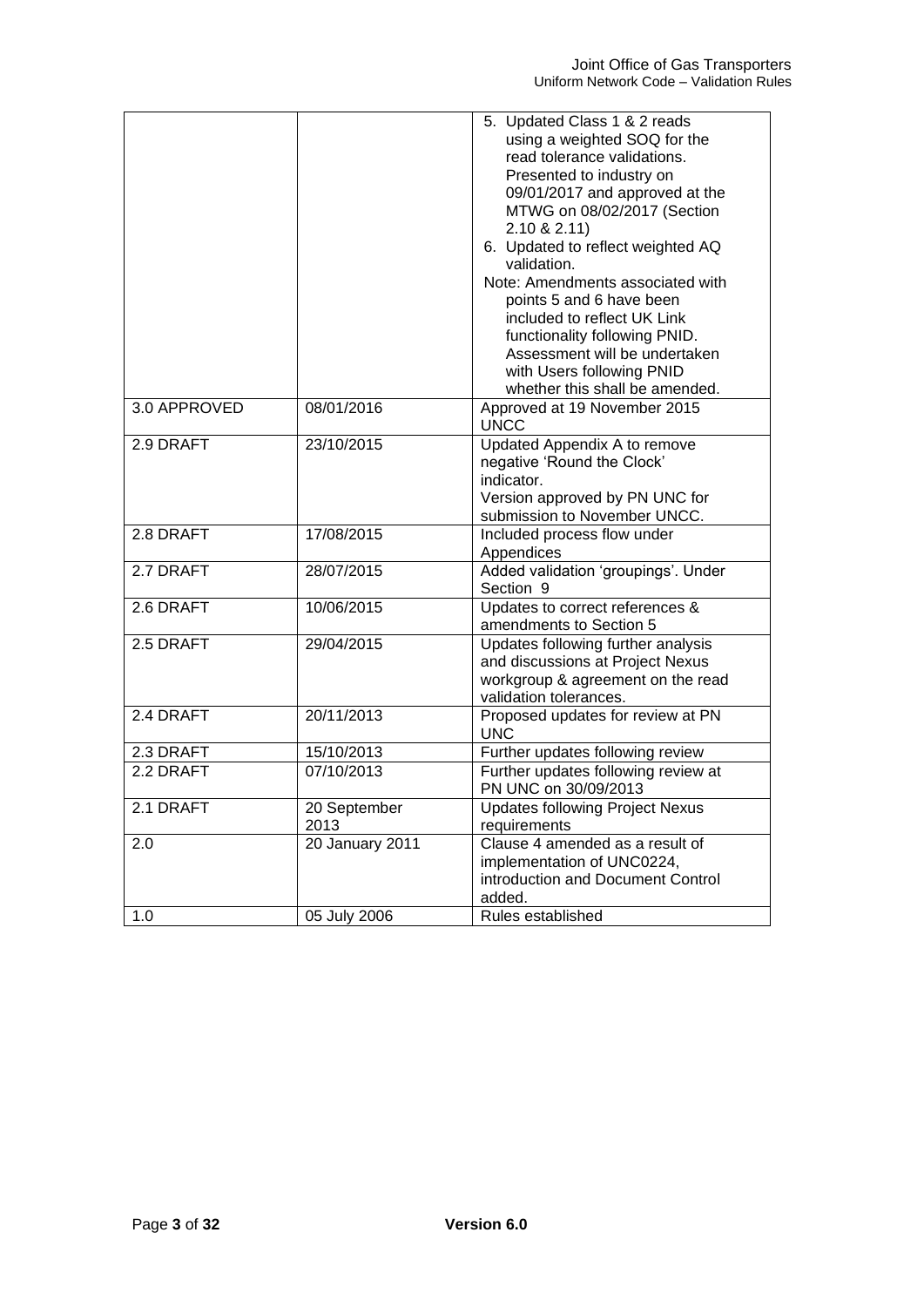## **Development of Rules**

(a) Section M5.3.3 of the Transportation Principal Document (TPD) of the Uniform Network Code (UNC). specifies that:

"The "Uniform Network Code Validation Rules" (or "Validation Rules") are the rules and procedures contained in the document issued by the Transporters at the [Project Nexus Implementation Date] and so entitled and governed and amended in accordance with Section V12 unless the Authority shall upon application by any User made within one month after such notice, give Condition A11(18) Disapproval to the Transporters making any amendment in accordance with the provisions of Section V12."

(b) The requirement to publish the Uniform Network Code Validation Rules is specified in Section V12.1(b) of the TPD of the UNC. This section also provides for the document to be published and revised from time to time. The provision (TPD V12.2) reads :

"Each Document shall be kept up to date and published by the Transporters on the Joint Office of Gas Transporters' website."

- (c) The Rules set out below meet the Transporters' obligation to prepare Guidelines, while the Document Control Section records changes which have been made to the Guidelines. The document is published on the Joint Office of Gas Transporters' website, www.gasgovernance.com.
- (d) These Guidelines can only be modified in accordance with the requirements set out in paragraph 12 of Section V of the UNC Transportation Principal Document.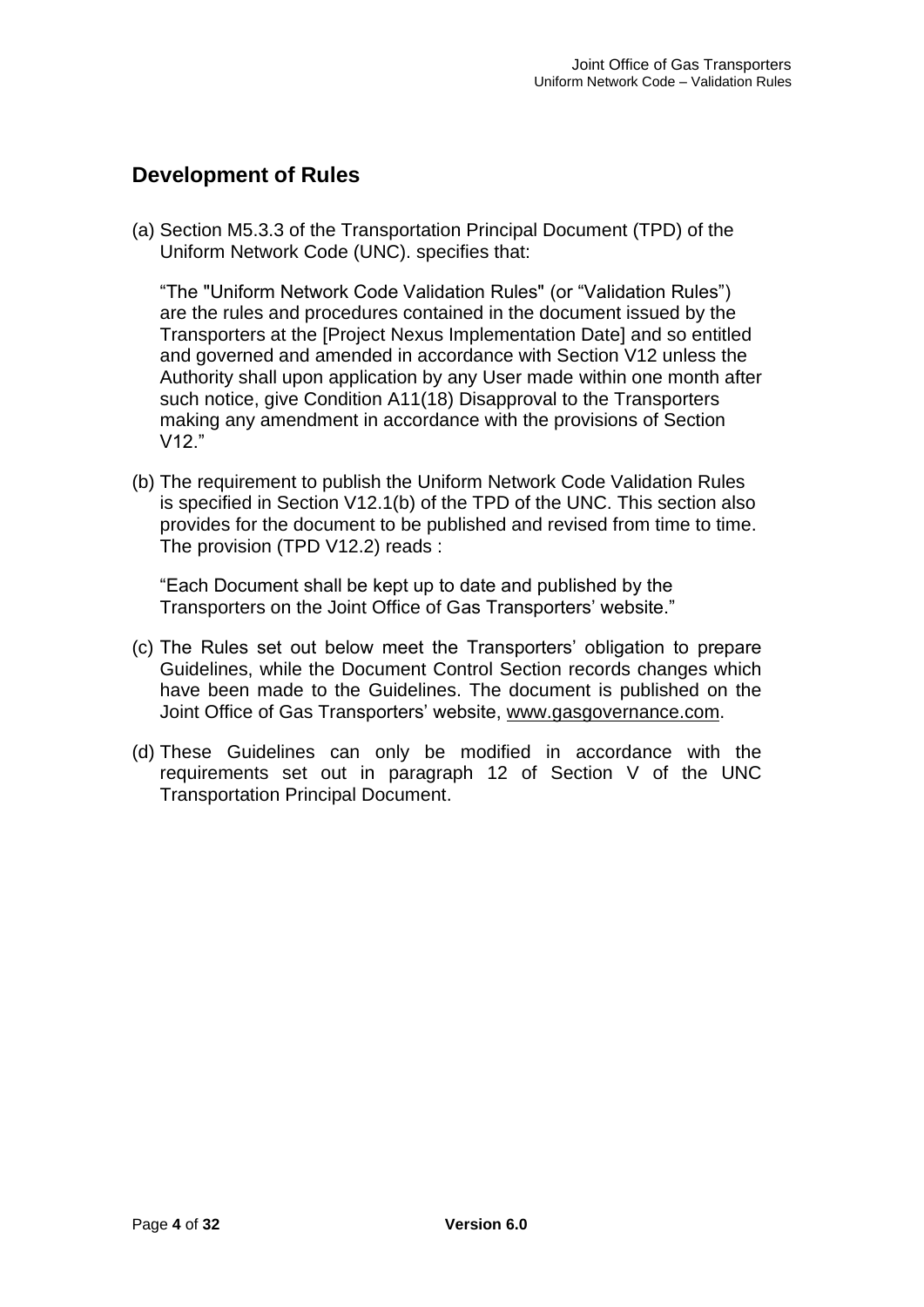# **CONTENTS**

| 1. Introduction.<br>and the control of the control of the con-                                                                                                                                                                 |              | <b>All Control</b>                             |                      | 05                        |
|--------------------------------------------------------------------------------------------------------------------------------------------------------------------------------------------------------------------------------|--------------|------------------------------------------------|----------------------|---------------------------|
| 2. Meter Reading Validation. The case of the control of the control of the control of the control of the control of the control of the control of the control of the control of the control of the control of the control of t |              |                                                |                      | 09                        |
| 3. Validation on Readings received as part of an Asset Update.                                                                                                                                                                 |              |                                                |                      | 12 <sup>2</sup>           |
| 4. Class 1 DM Supply Points. As a control of the set of the set of the set of the set of the set of the set of                                                                                                                 |              |                                                |                      | 13                        |
|                                                                                                                                                                                                                                |              |                                                |                      | 14                        |
| 6. Consumption Adjustments and the consumption Adjustments                                                                                                                                                                     |              |                                                |                      | 15 <sub>2</sub>           |
| 7. Validation to Site Visit Readings Theory of the U.S. Contains the U.S. A.                                                                                                                                                   |              |                                                | $\ddot{\phantom{a}}$ | 16                        |
| 8. Tolerances Ranges and the contract of the set of the set of the set of the set of the set of the set of the                                                                                                                 |              |                                                |                      | 17                        |
| 9. Grouping of Validations Performed                                                                                                                                                                                           | $\mathbf{L}$ | $\mathbf{r}$ and $\mathbf{r}$ and $\mathbf{r}$ |                      | 20                        |
| Appendix A - Round The Clock Indicators                                                                                                                                                                                        |              |                                                | $\mathbf{r}$         | 22                        |
| Appendix B - Calculated Gas Card Readings.                                                                                                                                                                                     |              |                                                |                      |                           |
| 23Appendix C - MRA HHT Validation<br>27                                                                                                                                                                                        |              |                                                |                      | $\mathbf{r} = \mathbf{r}$ |
| Appendix D: Read Validation Process Flow                                                                                                                                                                                       |              |                                                |                      | 28                        |
|                                                                                                                                                                                                                                |              |                                                |                      |                           |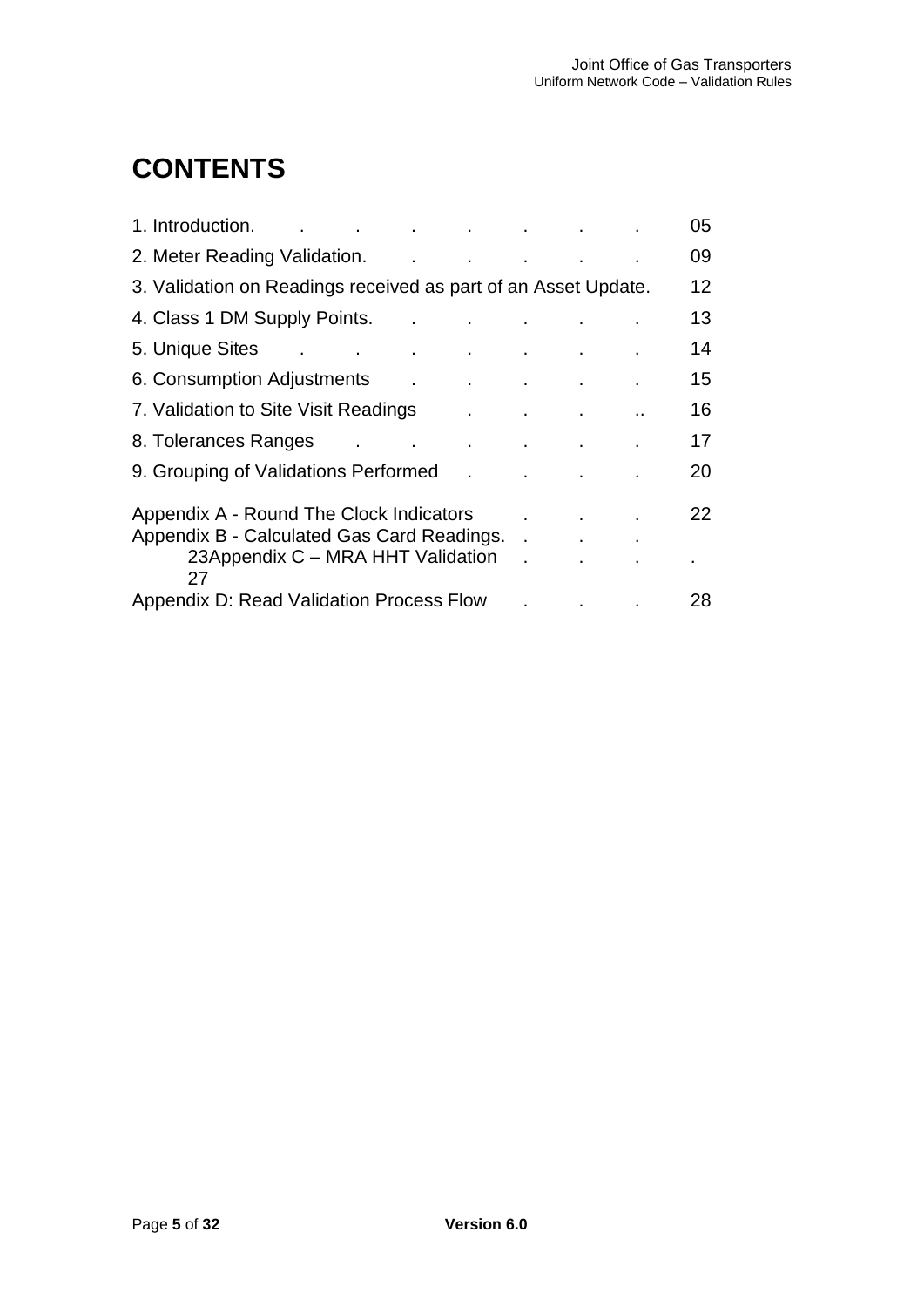## **1 Introduction**

This is the document referred to in Section M 5.3 of the Uniform Network Code Transportation Principal Document. It does not form part of the Uniform Network Code.

- 1.1 This document describes the validation rules which will be applied to non-daily (Class 3 and 4) and daily metered (Class 1 and 2) Supply Meter Point meter readings, read equipment, converter readings and associated data before they are applied to User and Transporter systems. All parameterised values are subject to amendment in accordance with the procedures set out in Section M 5.3.3 of the Uniform Network Code – Transportation Principal Document. Any changes will be notified to Users. References in this document to Meter Readings (reading(s)) are consistent with Section M 1.5.2 of the UNC – i.e. include converter readings as appropriate.
- 1.1.1 Following implementation of UNC Modification 0700 the CDSP is required to select a minimum of one Non Opening Meter Reading in a seven Day Batch Period for Class 3 Supply Meters on Smaller Supply Points to assess whether it is a Valid Meter Reading. The CDSP will be required to select this Meter Reading from User's Batch Submissions which must be 7 days of less in duration (M5.8.1(b)). Each Meter Reading selected shall be subject to the CDSP element of validation as described above. The CDSP shall prioritise use of a Meter Reading where the Read Date is the User 'specified date' consistent with TPD M 5.8.4 (a). **Where the CDSP is not performing Validation against every Meter Reading submitted by the User, any references within this document to CDSP Validation related to 'all' Meter Readings shall exclude Meter Readings submitted by a User but not selected by the CDSP to be subject to Validation.** The CDSP shall, for any Meter Readings submitted by a User but not subject to CDSP validation, determine whether such Meter Readings are valid for the purposes of M 5.8.5 in accordance with Appendix E.
- 1.2 These rules are the minimum requirement of validation that must be undertaken for readings applied by Users prior to submitting to the Transporter.
- 1.3 Readings from Class 1 daily metered Supply Meter Points will be validated by the Transporter Daily Metered Service Provider (DMSP) in accordance with the relevant rules described herein.
- 1.4 Readings from Class 2, 3 & 4 Supply Meter Points must be validated by the Users before submitting to the in accordance with the relevant rules described herein.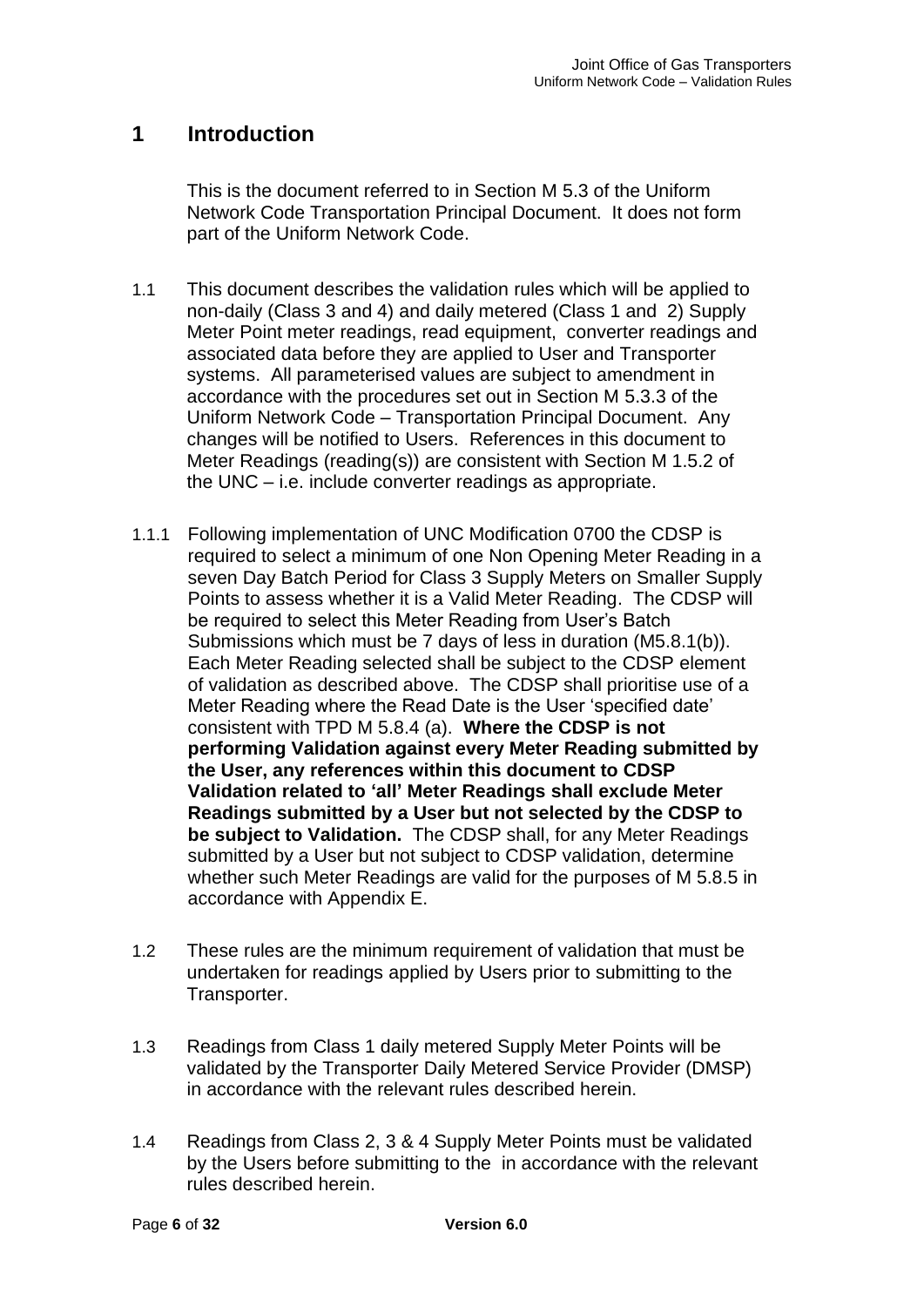- 1.5 Readings that do not pass the validations described will be rejected by the Transporter with the relevant rejection reason.
- 1.6 The validation described in this document will be in addition to that used to determine that the data is in accordance with the file specification and system requirements.
- 1.7 The validation refers to cyclic and non-cyclic meter readings, including transfer readings, consumption adjustments and readings provided with, or derived as a result of, RGMA transactions.
- 1.8 In addition to User validation, the Transporter will undertake a two step validation process as described in Section 2 below for all readings listed under Section 1.9;
	- 1.8.1 An initial tolerance check (Inner Tolerance) that can be overridden by the User. The override flag can be submitted with the reading or on re-submission of the reading following rejection.
		- a) This Inner Tolerance validation will be suspended for Smaller Supply Point Class 3 Supply Meters with the exception of Check Read following a Site Visit Readings where this will still be applied. For the avoidance of doubt, Users shall continue to perform this validation as they will maintain contiguous Meter Readings
	- 1.8.2 Where the submitted read is for an Actual Read Date between two existing reads, be that by insertion or by update to an existing read, then the override flag, if supplied, shall be considered for the validation of backward (i.e. related to consumption periods prior to the submitted read) and forward (i.e. related to consumption periods subsequent to the submitted read) consumption periods. For the avoidance of doubt, the override flag must be provided where either one, or both, consumption periods breach the Inner Tolerance validation.
	- 1.8.3 The second test (Outer Tolerance) will be applied if the reading or consumption adjustment passes the Inner Tolerance check. Where the reading or consumption adjustment fails this test the reading will be rejected and can not be overridden.
- 1.9 The tolerance check validation will apply to energy calculated from the following;
	- o Actual cyclic readings (including reads from AMR/Dataloggers)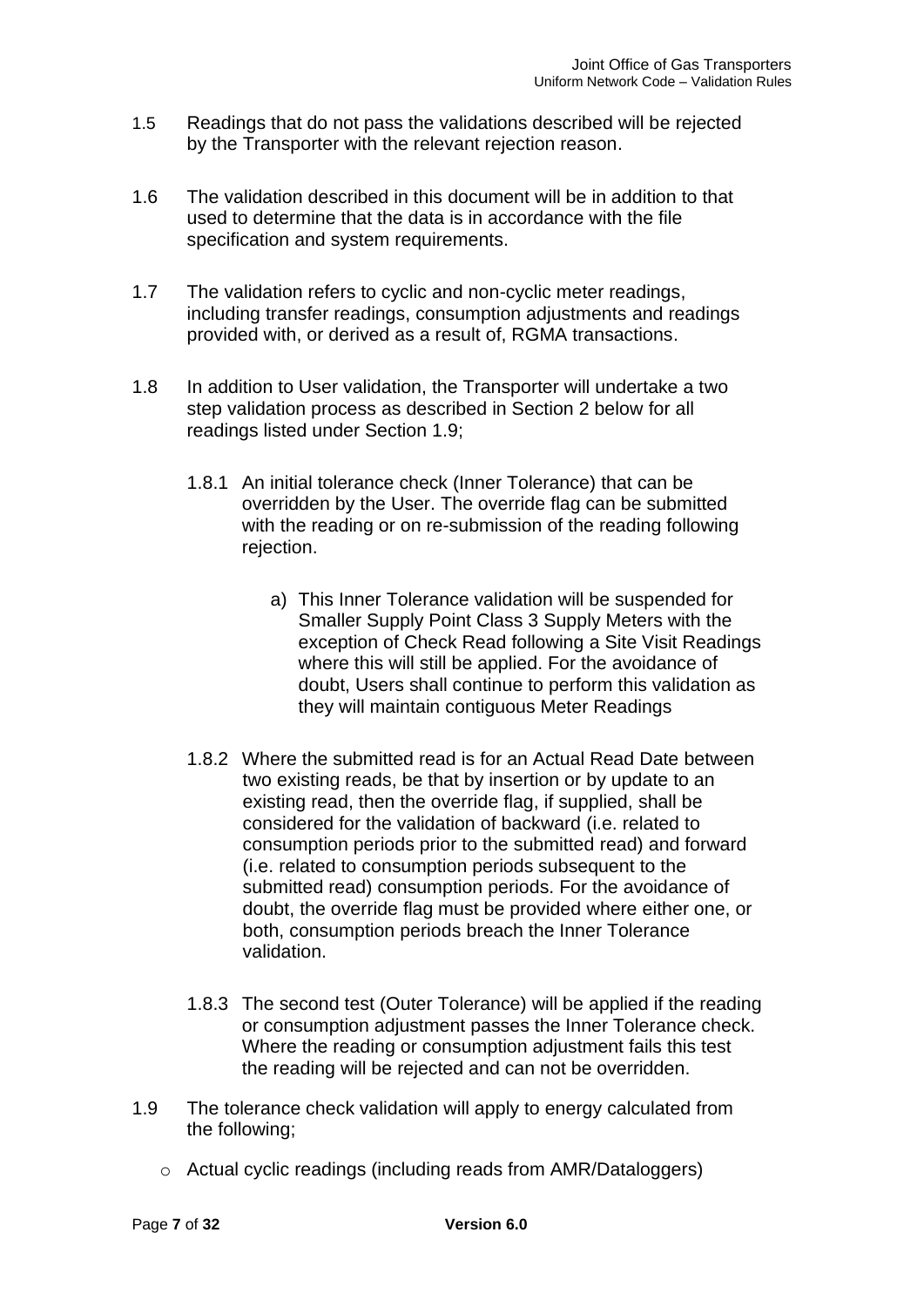- o Actual non-cyclic readings
- o Site Visit reads (Check Reads). See section 7
- o Readings received as part of, or derived as a result of, an RGMA transaction (excluding installation readings) - See section 3
- o Opening (Transfer) Reading
- o Must Read
- o Consumption Adjustments
- o Class change reading
- o Replacement readings
- o CDSP Estimated Read (Outer Tolerance only will be applied)
- 1.10 On submission of the read communication by the Shipper, the GT will perform a set of validations based on 3 groupings, please see Section 9 for further detail:

Set 1: Read Submission-

Set 2: Asset

Set 3: Read Validation-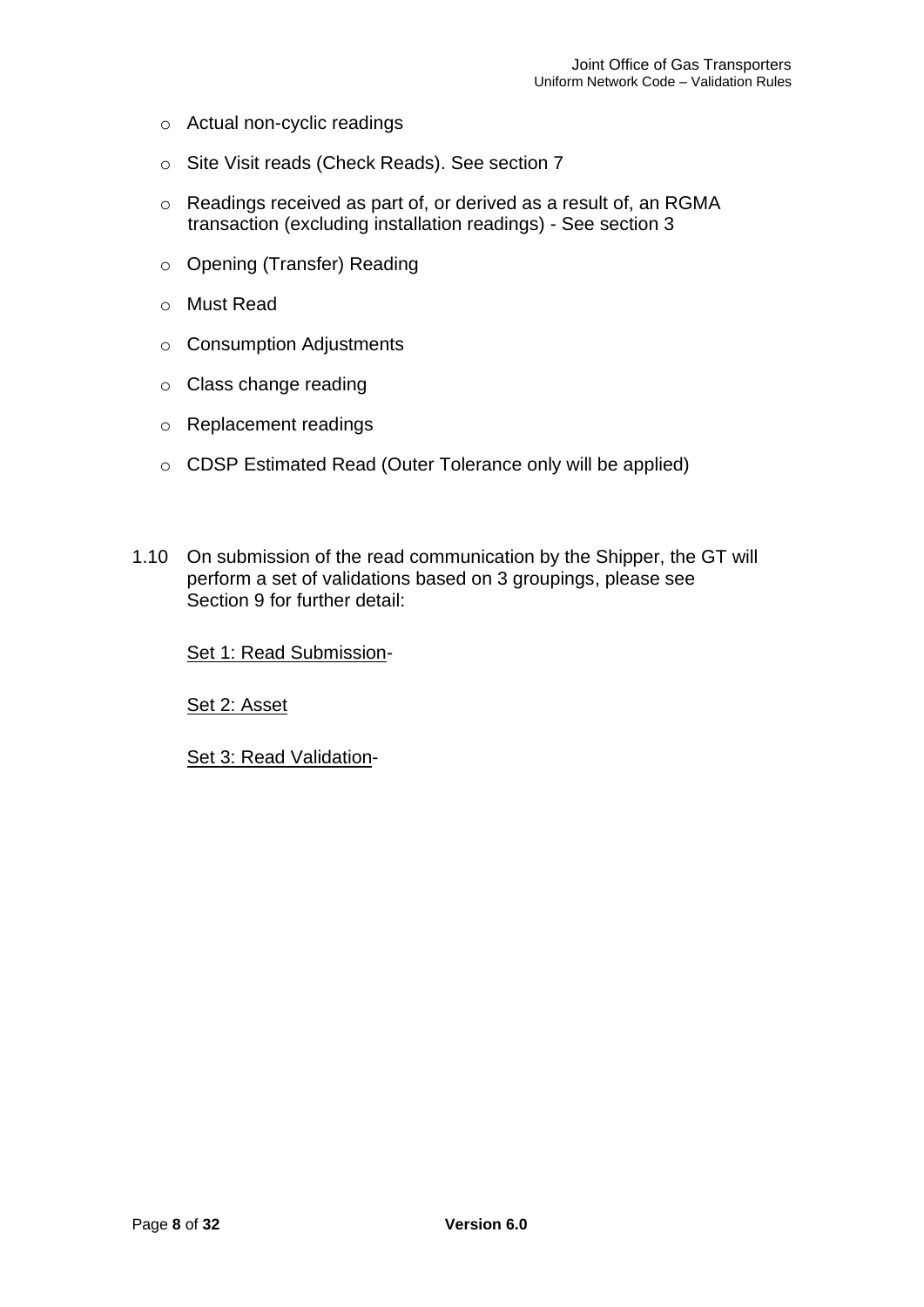### **2. Meter Reading Validation**

- 2.1 A completeness check to ensure all readings expected have been received, including converter readings where a converter is installed.
- 2.2 All meter readings will be subjected to a Round the Clock test to detect possible instances where a meter has made a complete revolution of the dials between readings. The Round the Clock test will be checked against the previous actual reading not the estimated reading, including estimated transfer readings.

The term Round the Clock (RTC) refers to the number of times the meter or converter has gone "through the zero's" (TTZ) e.g. has moved from 9999 to 0001. The use of this indicator and the reading will permit the volume of gas to be calculated as well as detecting any reversal of readings following an earlier erroneous reading. A detailed explanation of the logic is given in Appendix A.

All meter readings provided by Shipper Users, except for those associated with Meter Information Notifications and Meter Information Update Notifications , require that the Round the Clock indicator is populated. In circumstances described in Appendix A, the CDSP may recalculate the Round the Clock value for a valid meter reading already recorded in the UK Link system.

Where the CDSP is not assessing all Meter Readings submitted as to whether they are Valid (UNC Modification 0700 refers) the CDSP will prioritise the utilisation of Meter Readings where a non zero Round the Clock value is provided for Non Opening Meter Readings for Class 3 Supply Meters for Smaller Supply Points. Where the nonzero Round the Clock value and a User 'specified date' are contained within the same Batch Period the CDSP shall seek to use both Meter Readings.

- 2.3 Validation to ensure the read is equal to or greater than a previous actual reading (not estimated reading), in addition, for replacement reads, the read must be less than or equal to a subsequent actual read.
- 2.4 All readings supplied by Users, including readings received as an asset update (with the exception of installation reads) and replacement reads, will be subject to tolerance checking as described below.
- 2.5 An Inner Tolerance validation will be applied to all readings as described in Section 8
	- 2.5.1 The User may 'override' the 'Inner Tolerance Check' by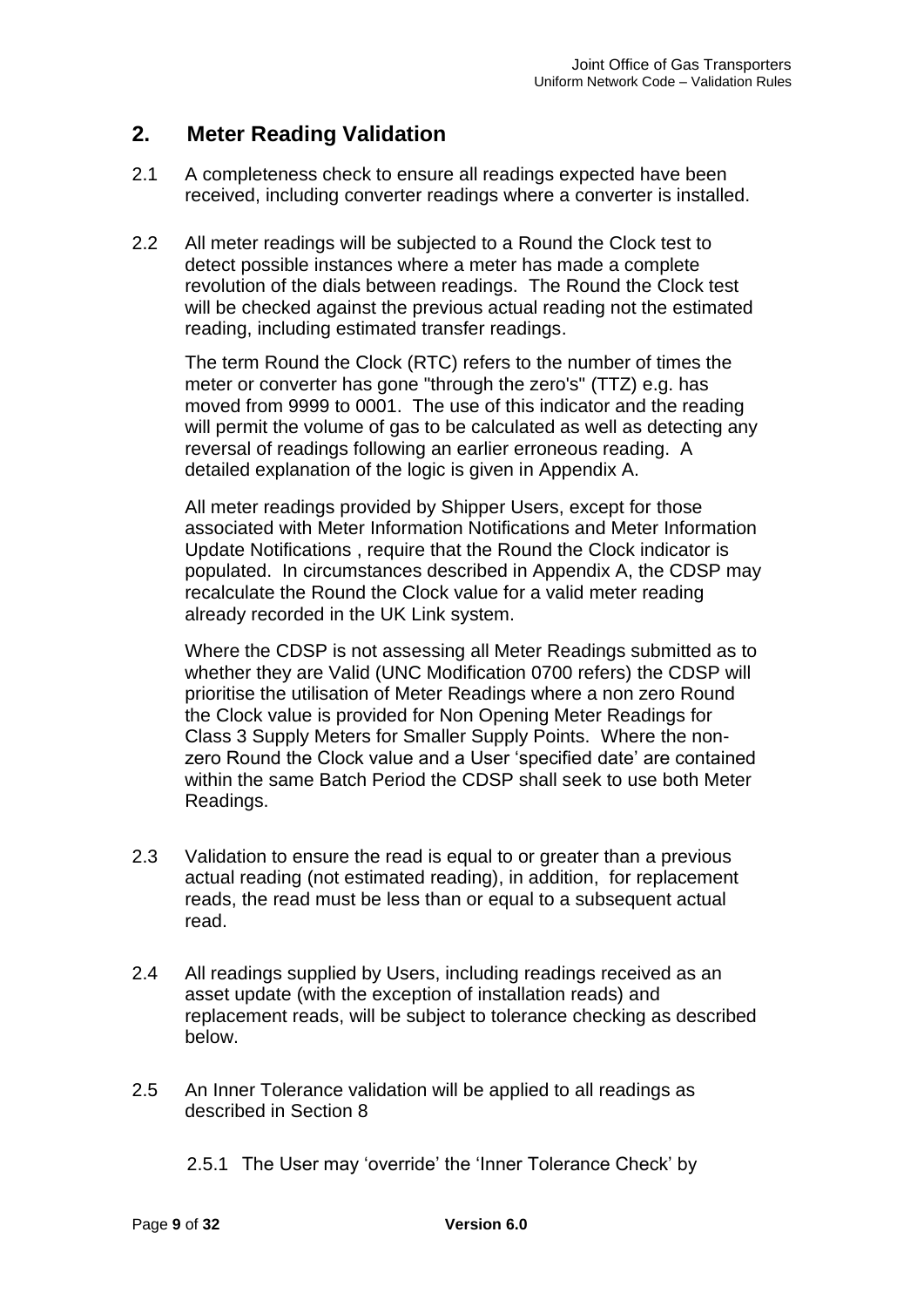indicating as such when submitting the reading.

- a) The CDSP will not apply this Inner Tolerance validation on readings for Smaller Supply Point Class 3 Supply Meters, with the exception of Check Read following a Site Visit Readings where this will still be applied.
- b) Where the Actual Read Date of the submitted read is between two existing reads then the CDSP will assess the requirement for the override flag against the backward and forward consumption periods. If supplied, the read will pass this validation provided that one or both of the consumption periods breach the Inner Tolerance validation.
- 2.5.2 A further tolerance check (Outer Tolerance check) will be applied, a reading that breaches the Outer Tolerance check will be rejected by the Transporter.
- 2.5.3 Tolerance ranges will be based on the AQ band for a Supply Meter Point. Tolerance Ranges are shown in Section 8.
- 2.6 The tolerances will be applied using the previous actual meter reading, including an installation read.
- 2.7 Where a converter is installed additional checks will be performed to ensure that the converter is reading meter pulses correctly. The following checks will be performed. The check will not be applied to a Variable Pressure site.
	- 2.7.1 Calculate; (Converter Corrected Volume / Meter Read Volume) / Meter Point Correction Factor
	- 2.7.2 A Converter Tolerance check will be applied on the 'Ratio' between the converter reads and meter reads:

Ratio = Vol 1 / Vol 2 / Meter Correction Factor

Where;

Vol 1 = Volume calculated using converter corrected reads Vol 2 = Volume calculated using converter uncorrected reads, or meter reads if uncorrected reads are not available

2.7.3 The tolerance ranges are:

Class 1 & 2 meter points: 0.95 to 1.05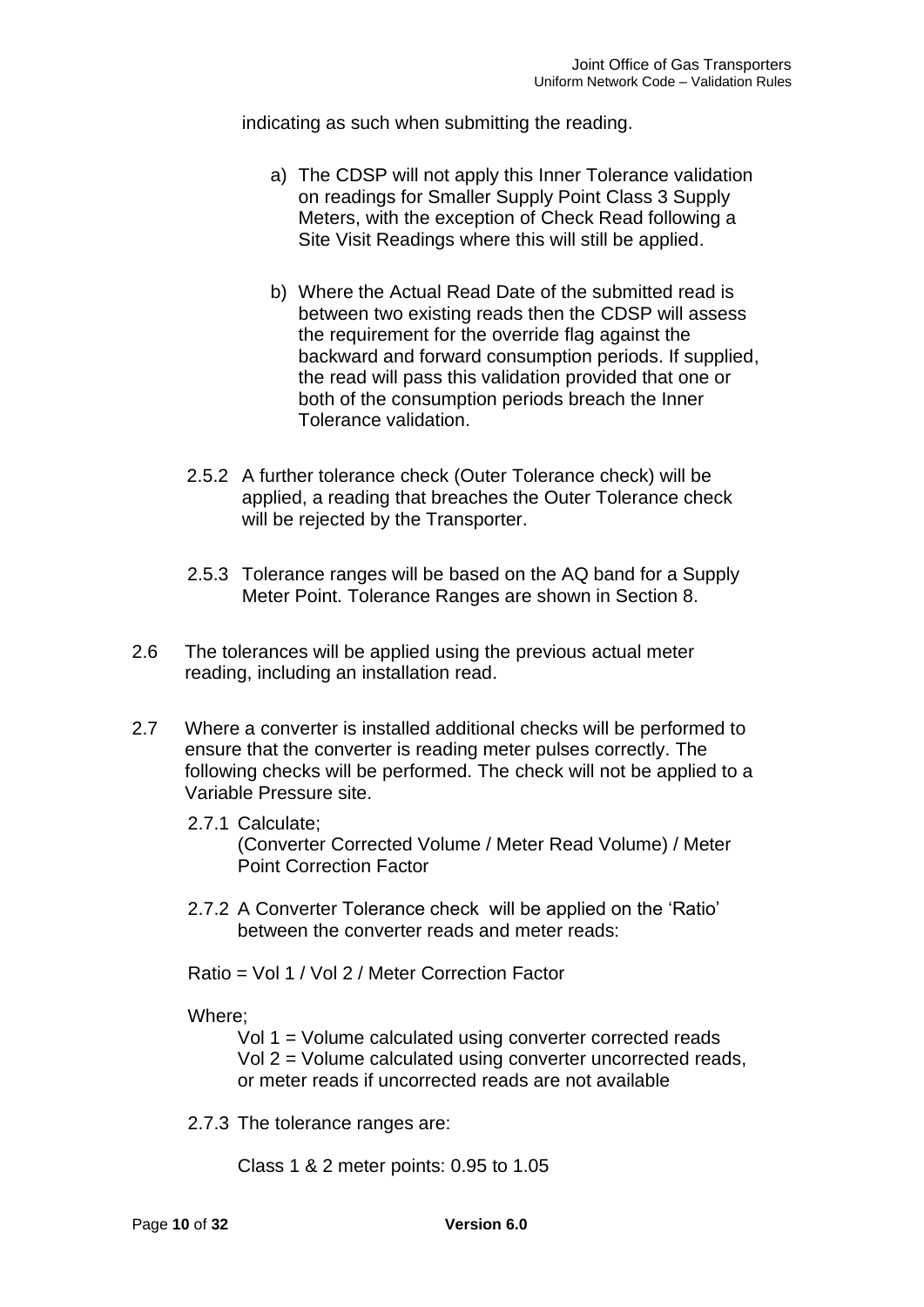Class 3 & 4 meter points: 0.85 to 1.15

- **Note: The tolerance validations described under section 2.7 will not be applied. This will apply to all meter points in Class 1, 2, 3 & 4. This validation will not be performed until a change in functionality to the reading validation rules is delivered.**
- 2.8 Reads submitted as part of an asset update will be subject to read validations with the exception of installation reads.
- 2.9 Replacement reads will only be accepted if a reading for the same date is recorded on UKLink.
- 2.10 For Class 1 & 2 meter points where an actual is received following an estimated reading, including an estimated transfer reading, within GFD+5 the following will apply:
	- 2.10.1 On receipt of the actual reading it will be validated to ensure equal to or greater than the previous actual reading.
		- If yes, accept the actual reading
		- **·** If no, reject
	- 2.10.2 Tolerance validations will be applied using the previous actual reading.
	- 2.10.3 For Class 1 or 2 Supply Meter Points the read tolerance validation will use a weighted SOQ to validate the read. The weighted SOQ is derived between the last actual read and the current read to define the maximum allowed consumption (this will take account of any changes in the SOQ during the period from the last actual read to the previous actual read).

i.e. Weighted SOQ = <u>(SOQ<sup>1</sup> \*No of Days)+(SOQ<sup>2</sup> \*No of Days)</u> Total No of Days

- 2.10.4 Where the actual reading is accepted the consumption and energy will be calculated from the previous actual reading and new estimate(s) calculated, 'better estimate', for the gas day.
- 2.10.5 The Tolerance Ranges applied shall use the Weighted AQ i.e. Weighted  $AQ = (AQ<sup>1</sup> * No of Days) + (AQ<sup>2</sup> * No of Days)$ Total No of Days
- 2.11 For Class 3 & 4 meter points where an actual is received following an estimated transfer or Class change reading, the following will apply:
	- 2.11.1 On receipt of the actual reading it will be validated to ensure equal to or greater than the previous actual reading.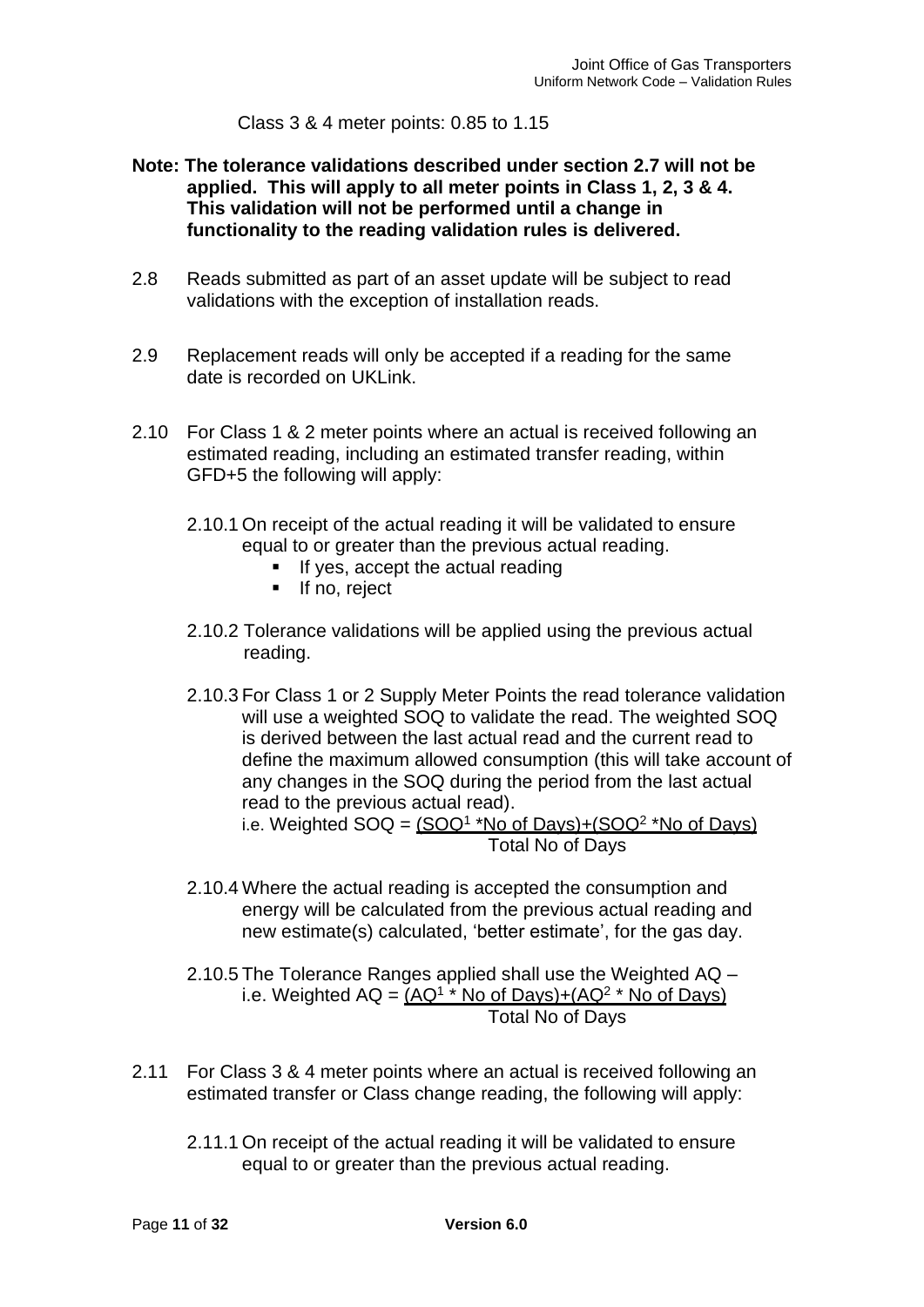- **■** If yes, continue validation
- **·** If no, reject
- 2.11.2 Tolerance validations will be applied using the previous actual reading
- 2.11.3 The AQ will be used to determine which Tolerance Band shall be utilised.
- 2.11.3.1 The current effective AQ on the date of the read will be used for the purposes of the read tolerance validation following a transfer with an estimated reading, where the transfer did not effect a Class change.
- 2.11.3.2 The Weighted AQ will be used for the read tolerance validation following a Class change with an estimated reading.
- 2.11.4 Where there is a change in the Class of the Supply Meter Point from Class 3 or 4 to Class 1 or 2, and an estimated Class change read is calculated and recorded, the next valid actual read received will be be validated back to the previous actual read and will use a weighted SOQ for the purposes of the read tolerance validation. The weighted SOQ is derived between the last actual read and the current read to define the maximum allowed consumption (this will take account of any significant changes in the SOQ during the period of the Class change from the last actual read to the previous actual read)
- 2.11.5 Where the actual reading is accepted the consumption and energy will be calculated from the estimated transfer reading.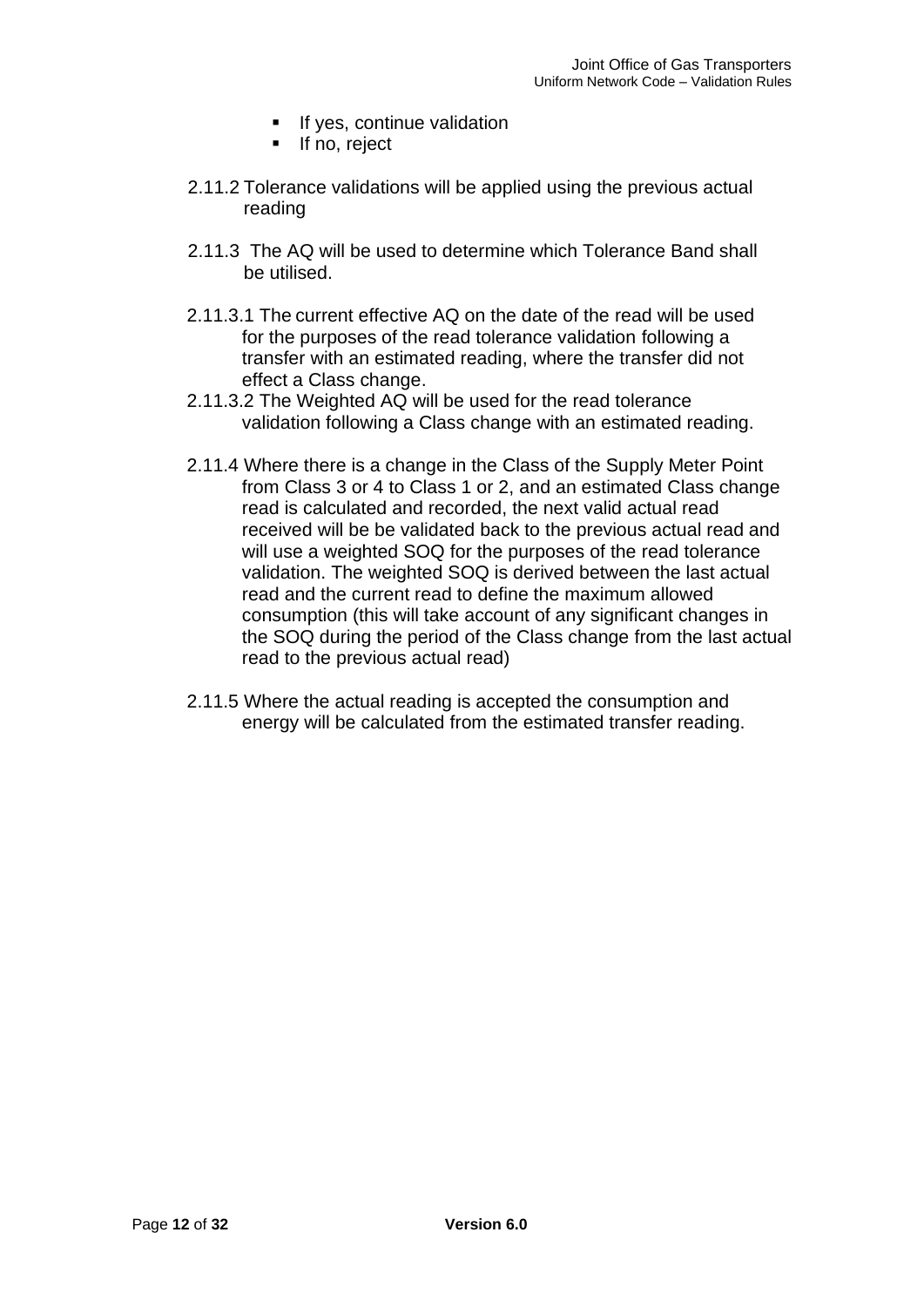### **3**. **Validation on Readings received as part of, or derived as a result of, an Asset transaction**

- 3.1 Readings submitted within, or derived as a result of, an RGMA transaction (other than an installation reading) will be validated against the 'Outer Tolerance' check. If the read fails the tolerance, the transaction will be rejected.
- 3.2 An asset removal will be rejected if actual readings exist after the effective date of the asset removal.
- 3.3 If the asset is recorded as removed, readings will not be accepted for a read date after the effective date of the asset update.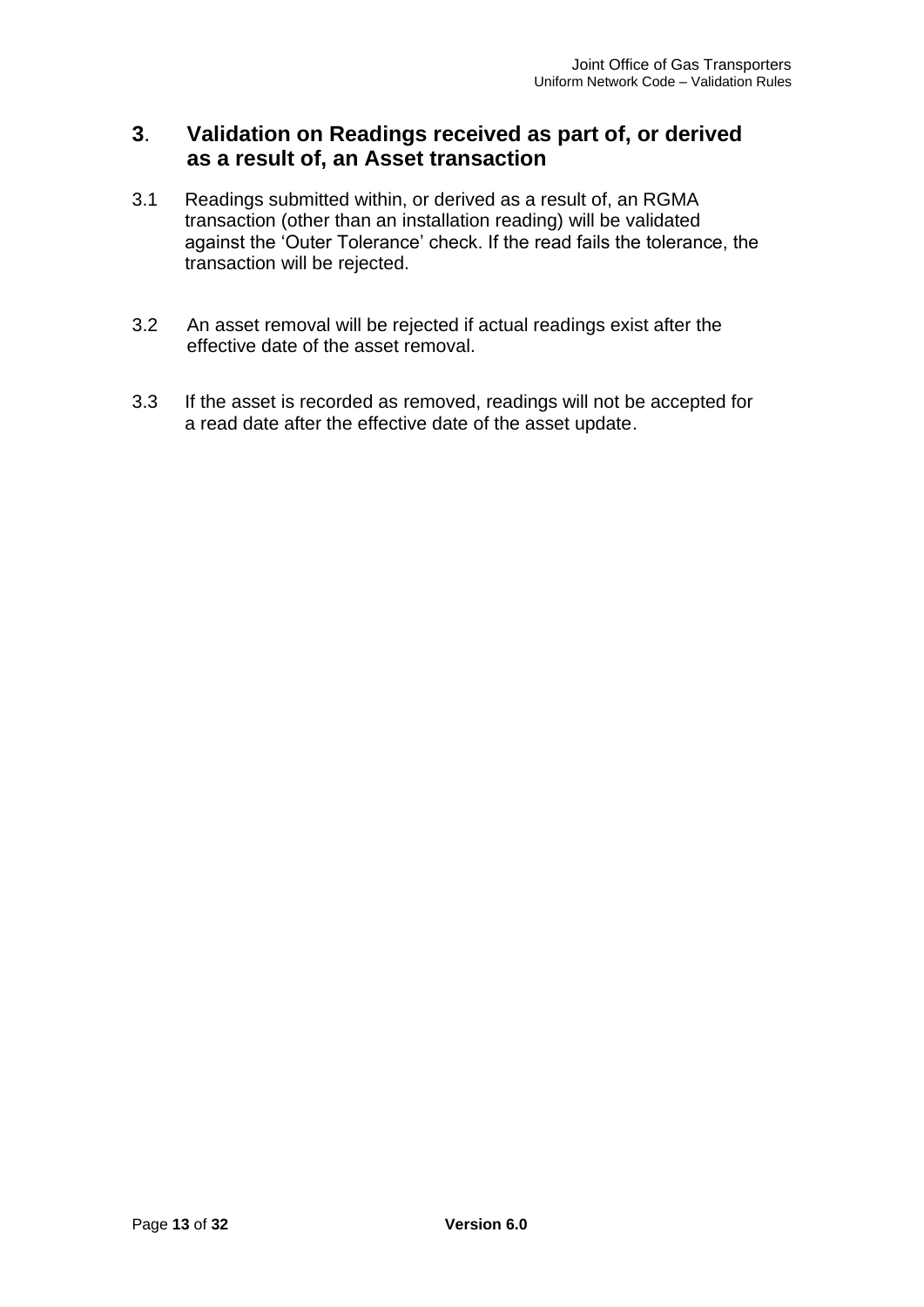# **4. Class 1 DM Mandatory Supply Points**

For all non Telemetered Class 1 Supply Meter Points the daily readings are obtained and submitted by the Gas Transporters Daily Metered Service Provider (DMSP).

The validations described will be performed by the Transporters' DMSP on non-telemetered Class 1 Supply Meter Points.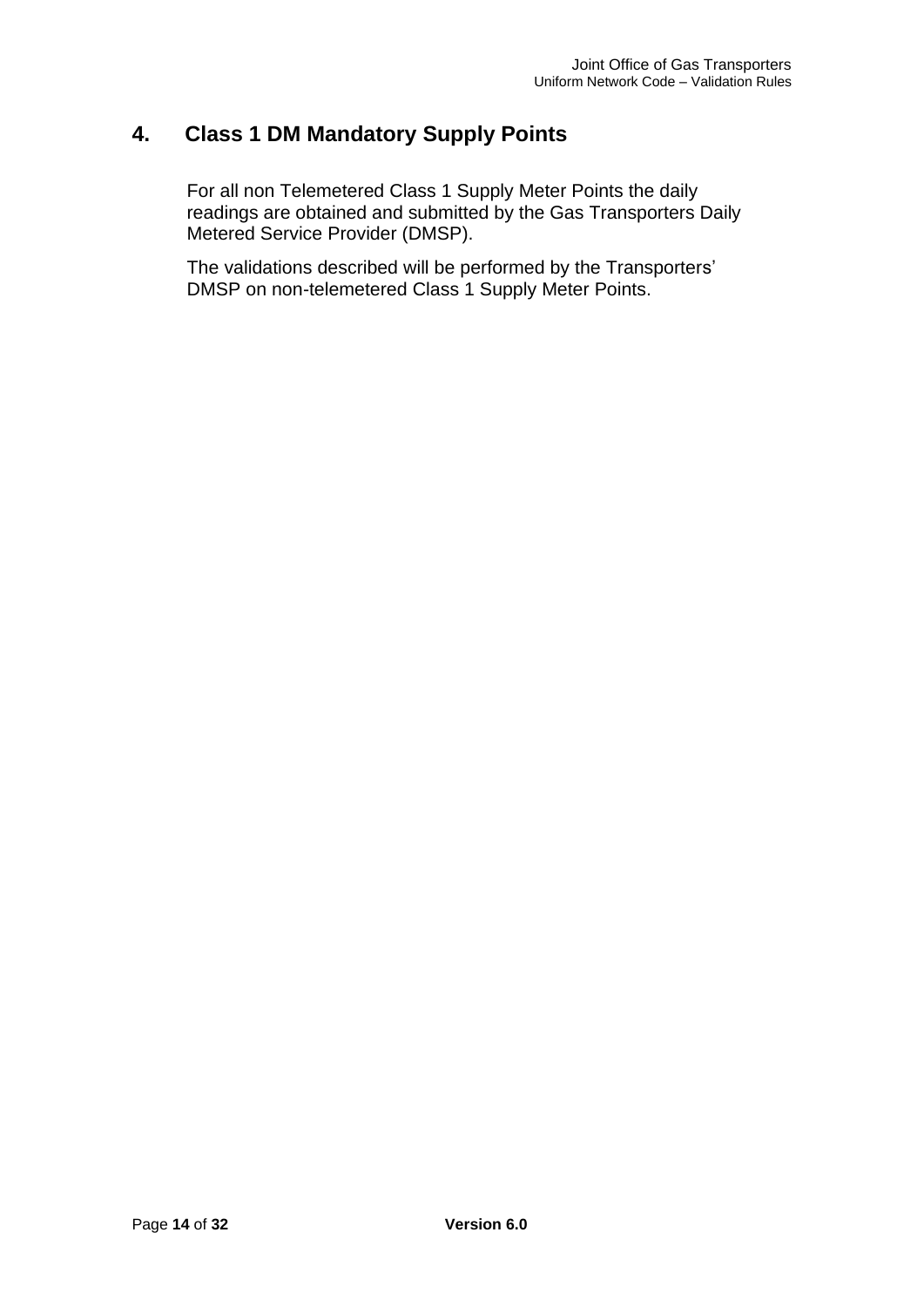# **5. Non Standard Supply Meter Points (formerly known as Unique Sites)**

The meter read tolerance validation described in Section 8 will be performed on the portfolio of Supply Meter Points formerly known as unique sites with the exception of NTS & LDZ Telemetered Supply Meter Points..

The Supply Meter Points that are currently known as unique sites are;

- **EXECT All NTS sites including Direct Connect sites, Connected System** Operator (CSO) sites and Shared Supply Meter Points
- NTS Interconnectors
- LDZ Telemetered sites
- LDZ Connected System Operator (CSO) sites
- LDZ sites with NTS Optional Rate and/or LDZ Optional Rate
- LDZ Shared Supply Meter Points
- LDZ Site with Specific Calorific Values (CV)
- LDZ Sites with any Special Metering Arrangements in place

Note: The reads for the above site types will continue to be obtained by the Gas Transporter (DMSP / NG Transmission) and will be managed under Class 1.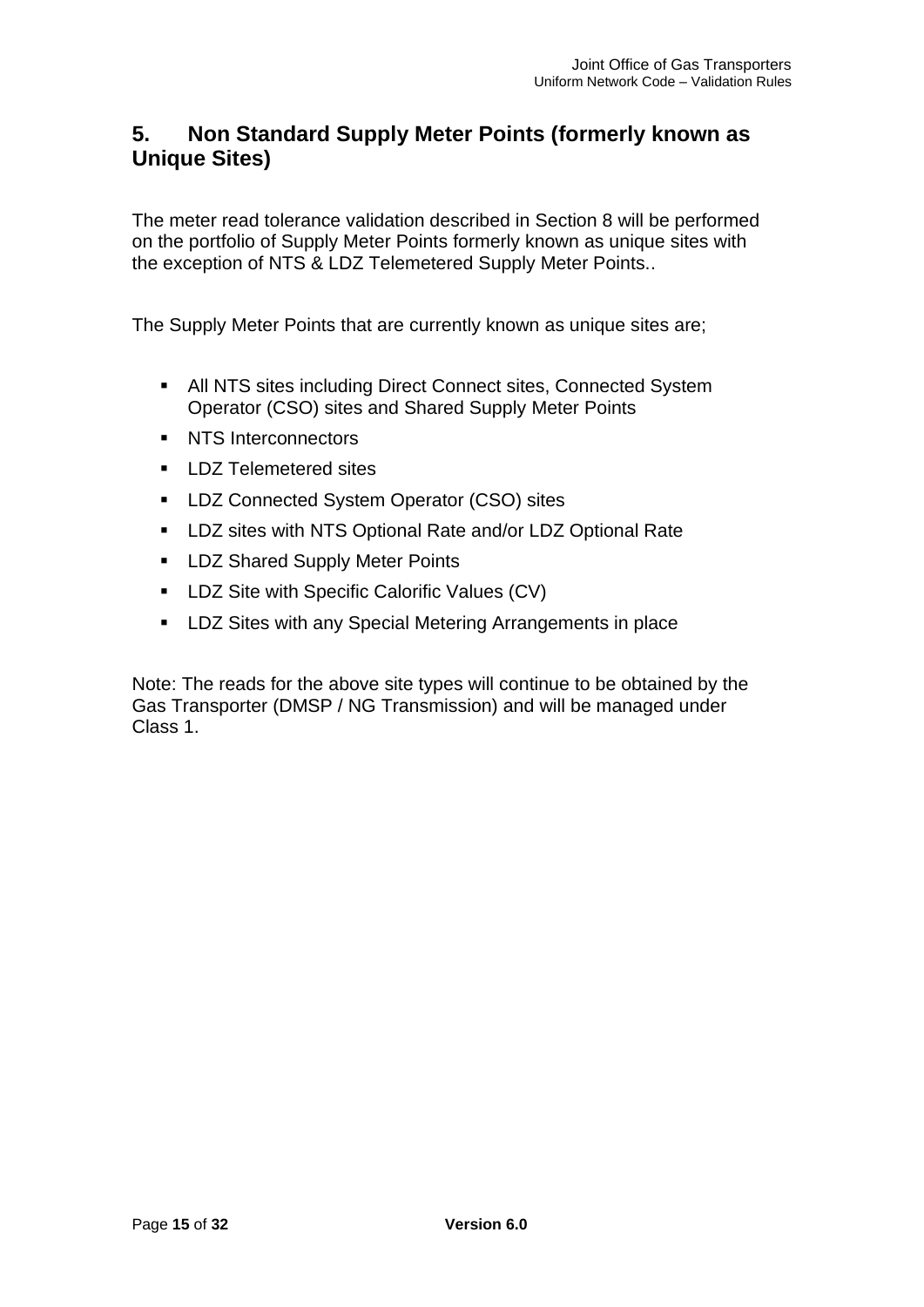### **6. Consumption Adjustments**

6.1 A Consumption Adjustment can be submitted for the following reasons;

a. To replace the consumption recorded where the meter is on 'Bypass'

- b. To replace the consumption recorded where there has been a confirmed theft of gas
- c. To replace the consumption recorded where there has been a Daily Read Error
- d. To replace the consumption recorded where there has been a fault on the asset
- e. To correct the total consumption for a 'Twinstream Meter' Supply Point
- 6.2 The period of the consumption adjustment must align to reads recorded on UKLink
- 6.3 The total corrected consumption for the period must be submitted.
- 6.4 Users must validate the Consumption Adjustment prior to submitting to the Transporter.
- 6.5 Where a User submits a Consumption Adjustment the validations and tolerance ranges described under Section 8 will be applied.
- 6.6 Where the Consumption Adjustment fails the validations it will be rejected by the Transporter.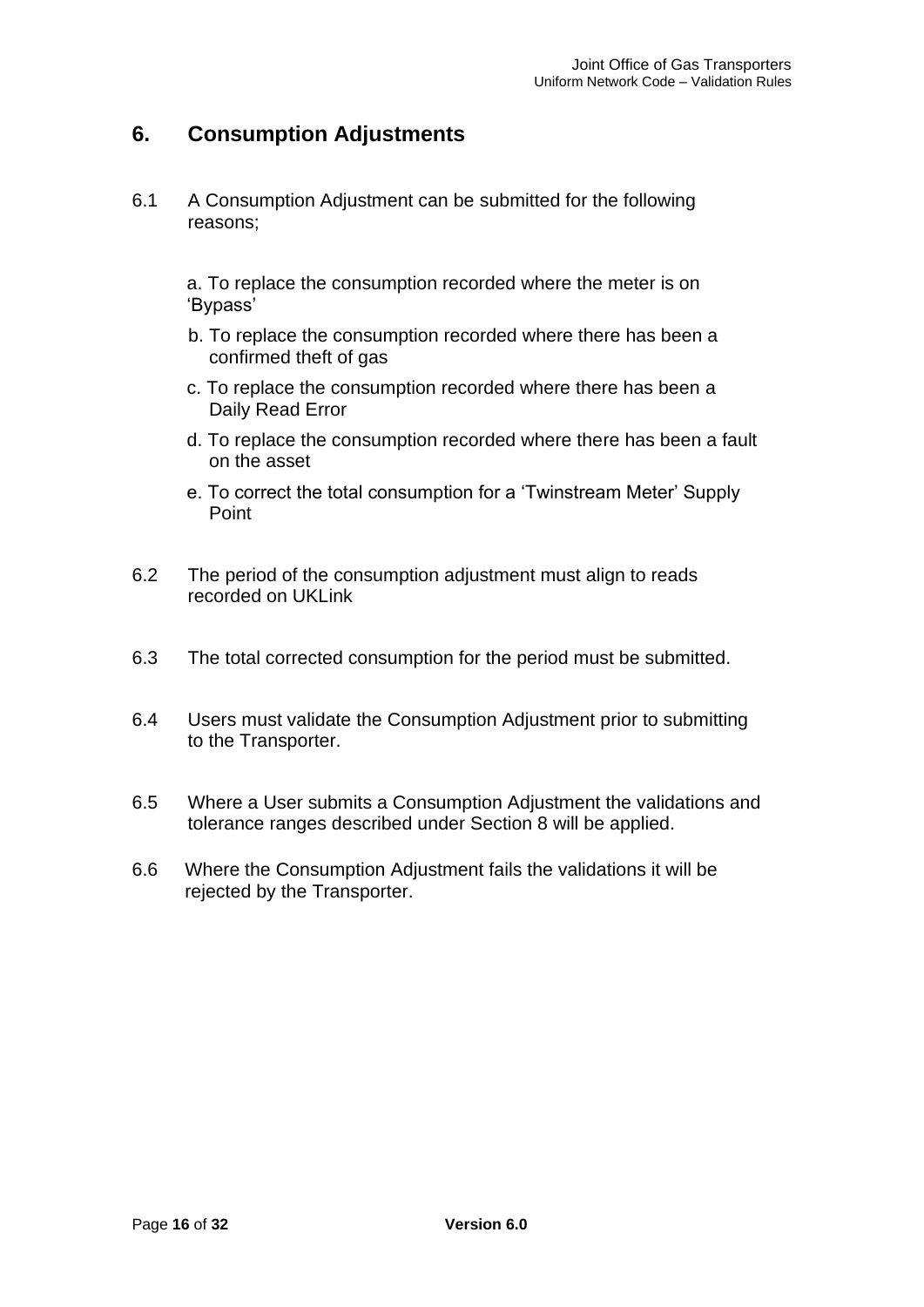# **7. Validation to Site Visit Reads (Check Reads)**

- 7.1 Read validation and converter tolerance checks will be applied over the 'Check Read Period'. The following will be treated as a 'Check Read' where derivable equipment is installed;
	- Check Read following a Site Visit

- Readings received as part of, or derived as a result of, an RGMA transaction.

- Shipper transfer and Class change reading
- Bypass reading
- 7.2 The daily average energy between the Check Read period (as defined in 7.1) will be calculated, the daily value will be used to validate against the SOQ for Class 1 and 2 and the AQ for Class 3 & 4. The SOQ/AQ will be the prevailing value for the date of the Site Visit.
- 7.3 A replacement reading will be rejected where the read date falls within the Check Read period (as defined in 7.1)
- 7.4 The 'Round the Clock' indicator should be based on the latter of either the previous Check Read, installation read, bypass reading or the transfer read.
- 7.5 Where a reading has been treated as a Check Read the reading will be used for validation purposes.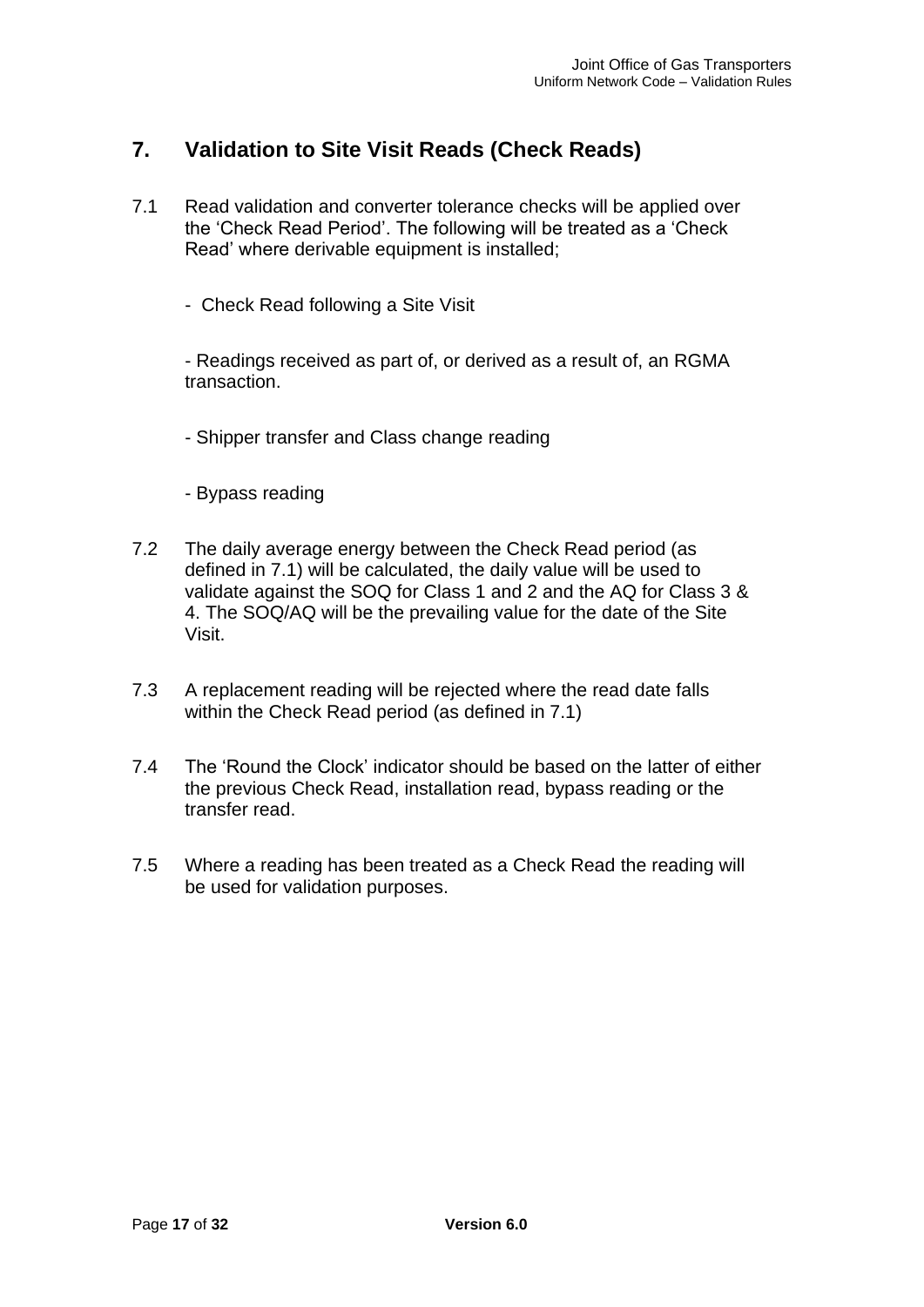## **8. TOLERANCE RANGES**

# **8.1 Tolerances Applicable to Class 1 and 2 Meter Points - Daily Reading Received Following an Actual Reading (see section 2.10 for further information on the SOQ used for the validation)**

| <b>Lower AQ</b><br><b>Band</b><br>(kWh) | <b>Upper AQ</b><br><b>Band</b><br>(kWh) | Tolerances where read<br>will be accepted | <b>Tolerances where a Read</b><br>will be Accepted if<br><b>Submitted within Override</b><br><b>Flag (Inner Tolerance)</b> | <b>Outer Tolerance Where Read will</b><br>be Rejected (Market Breaker) |
|-----------------------------------------|-----------------------------------------|-------------------------------------------|----------------------------------------------------------------------------------------------------------------------------|------------------------------------------------------------------------|
|                                         |                                         | 0% - 2,000,000% of<br>SOQ.                | 2,000,001% - 7,000,000 % of<br>SOQ                                                                                         | $>= 7,000,001\%$ of SOQ                                                |
| 2                                       | 200                                     | 0% - 10,000% of SOQ                       | 10,001% - 25,000 % of SOQ                                                                                                  | $>= 25,001\%$ of SOQ                                                   |
| 201                                     | 500                                     | 0% - 4,000% of SOQ                        | 4,001% - 10,000 % of SOQ                                                                                                   | $>= 10,001\%$ of SOQ                                                   |
| 501                                     | 1,000                                   | 0% - 2,000% of SOQ                        | 2,001% - 5,000 % of SOQ                                                                                                    | $>= 5,001\%$ of SOQ                                                    |
| 1,001                                   | 5,000                                   | 0% - 400% of SOQ                          | 401% - 2,000 % of SOQ                                                                                                      | $>= 2,001\%$ of SOQ                                                    |
| 5,001                                   | 10,000                                  | 0% - 200% of SOQ                          | 201% - 500 % of SOQ                                                                                                        | $>= 501\%$ of SOQ                                                      |
| 10,001                                  | 20,000                                  | 0% - 150% of SOQ                          | 151% - 400 % of SOQ                                                                                                        | $>= 401\%$ of SOQ                                                      |
| 20,001                                  | 73,200                                  | 0% - 300% of SOQ                          | 301% - 600 % of SOQ                                                                                                        | $>= 601\%$ of SOQ                                                      |
| 73,201                                  | 732,000                                 | 0% - 250% of SOQ                          | 251% - 550 % of SOQ                                                                                                        | $>= 551\%$ of SOQ                                                      |
| 732,001                                 | 2,196,000                               | 0% - 200% of SOQ                          | 201% - 500 % of SOQ                                                                                                        | $>= 501\%$ of SOQ                                                      |
| 2,196,001                               | 29,300,000                              | 0% - 150% of SOQ                          | 151% - 450 % of SOQ                                                                                                        | $>= 451\%$ of SOQ                                                      |
| 29,300,001                              | 58,600,000                              | 0% - 100% of SOQ                          | 101% - 400 % of SOQ                                                                                                        | $>= 401\%$ of SOQ                                                      |
| 58,600,001                              | and above                               | 0% - 100% of SOQ                          | 101% - 350 % of SOQ                                                                                                        | $>= 351\%$ of SOQ                                                      |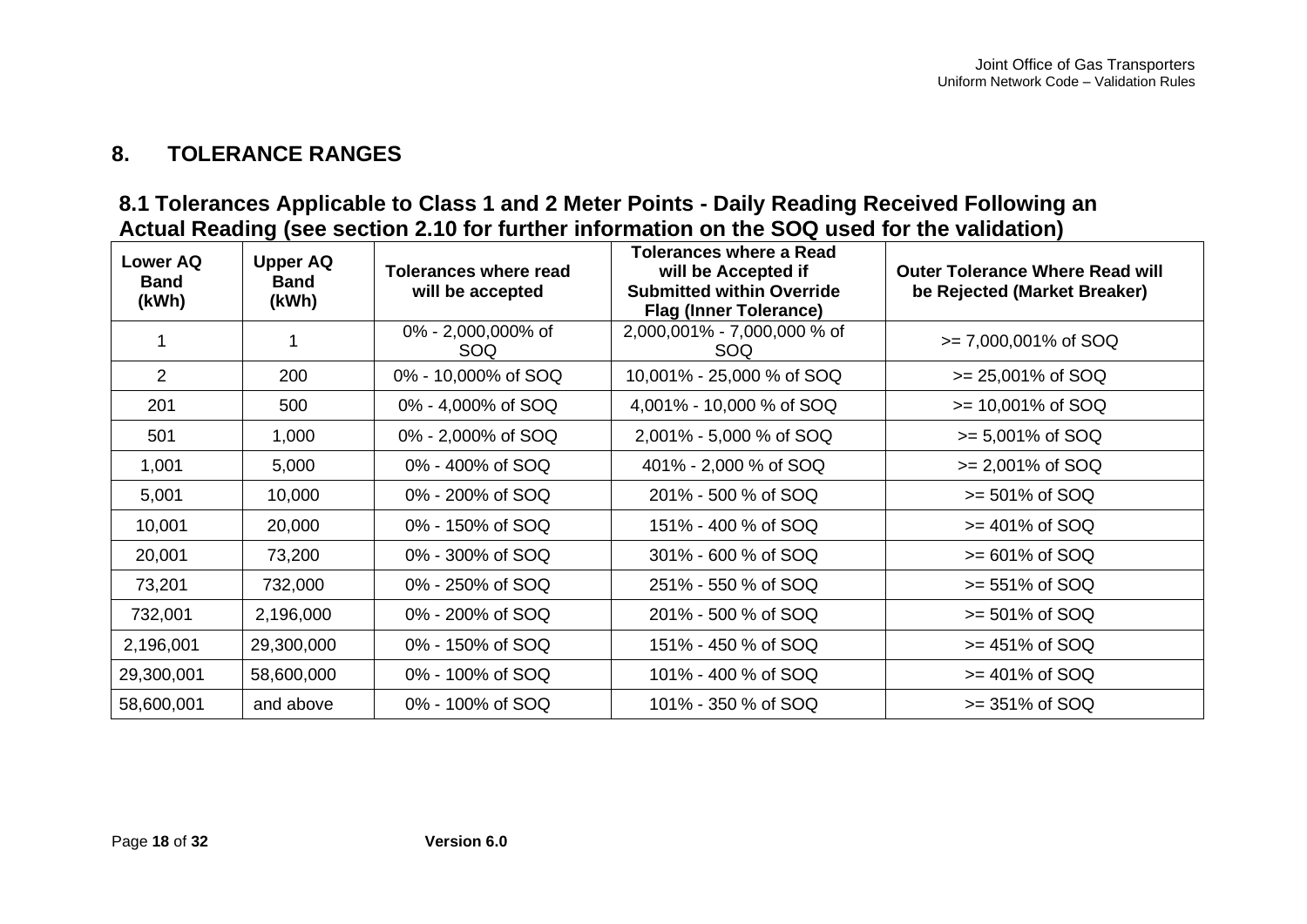# **8.2 Tolerances Applicable to Class 3 and 4 Meter Points - Reading Received Following an Actual Reading (see section 2.11 for further information on the SOQ used for the validation where there is a change in Class)**

| <b>Lower AQ</b><br><b>Band</b><br>(kWh) | <b>Upper AQ</b><br><b>Band</b><br>(kWh) | <b>Tolerances where</b><br>read will be accepted | Tolerances where a Read will<br>be Accepted if Submitted within<br><b>Override Flag (Inner Tolerance)</b> | <b>Outer Tolerance Where Read</b><br>will be Rejected (Market<br>Breaker) |
|-----------------------------------------|-----------------------------------------|--------------------------------------------------|-----------------------------------------------------------------------------------------------------------|---------------------------------------------------------------------------|
|                                         |                                         | 0% - 2,000,000% of<br>AQ/365 x no. of days       | 2,000,001% - 7,000,000 % of<br>AQ/365 x no. of days                                                       | > 7,000,000% of AQ/365 x no. of<br>days                                   |
| $\overline{2}$                          | 100                                     | 0% - 20,000% of<br>AQ/365 x no. of days          | 20,001% - 45,000 % of AQ/365 x<br>no. of days                                                             | > 45,000% of AQ/365 x no. of<br>days                                      |
| 101                                     | 200                                     | 0% - 10,000% of<br>AQ/365 x no. of days          | 10,001% - 25,000% of AQ/365 x<br>no. of days                                                              | > 25,000% of AQ/365 x no. of<br>days                                      |
| 201                                     | 500                                     | 0% - 4,000% of AQ/365<br>x no. of days           | 4,001% - 55,000 % of AQ/365 x<br>no. of days                                                              | $> 55,000\%$ of AQ/365 x no. of<br>days                                   |
| 501                                     | 1,000                                   | 0% - 2,000% of AQ/365<br>x no. of days           | 2,001% - 25,000 % of AQ/365 x<br>no. of days                                                              | > 25,000 % of AQ/365 x no. of<br>days                                     |
| 1,001                                   | 5,000                                   | 0% - 400% of AQ/365 x<br>no. of days             | 401% - 7,000 % of AQ/365 x no.<br>of days                                                                 | > 7,000% of AQ/365 x no. of<br>days                                       |
| 5,001                                   | 10,000                                  | 0% - 200% of AQ/365 x<br>no. of days             | 201% - 2,000 % of AQ/365 x no.<br>of days                                                                 | > 2,000% of AQ/365 x no. of<br>days                                       |
| 10,001                                  | 20,000                                  | 0% - 150% of AQ/365 x<br>no. of days             | 151% - 1,100 % of AQ/365 x no.<br>of days                                                                 | $\sqrt{5}$ 1,100% of AQ/365 x no. of<br>days                              |
| 20,001                                  | 73,200                                  | 0% - 300% of AQ/365 x<br>no. of days             | 301% - 1,100 % of AQ/365 x no.<br>of days                                                                 | > 1,100% of AQ/365 x no. of<br>days                                       |
| 73,201                                  | 732,000                                 | 0% - 250% of AQ/365 x<br>no. of days             | 251% - 1,000 % of AQ/365 x no.<br>of days                                                                 | > 1,000% of AQ/365 x no. of<br>days                                       |
| 732,001                                 | 2,196,000                               | 0% - 200% of AQ/365 x<br>no. of days             | 201% - 1,000% of AQ/365 x no. of<br>days                                                                  | > 1,000% of AQ/365 x no. of<br>days                                       |
| 2,196,001                               | 29,300,000                              | 0% - 150% of AQ/365 x<br>no. of days             | 151% - 700% of AQ/365 x no. of<br>days                                                                    | > 700% of AQ/365 x no. of days                                            |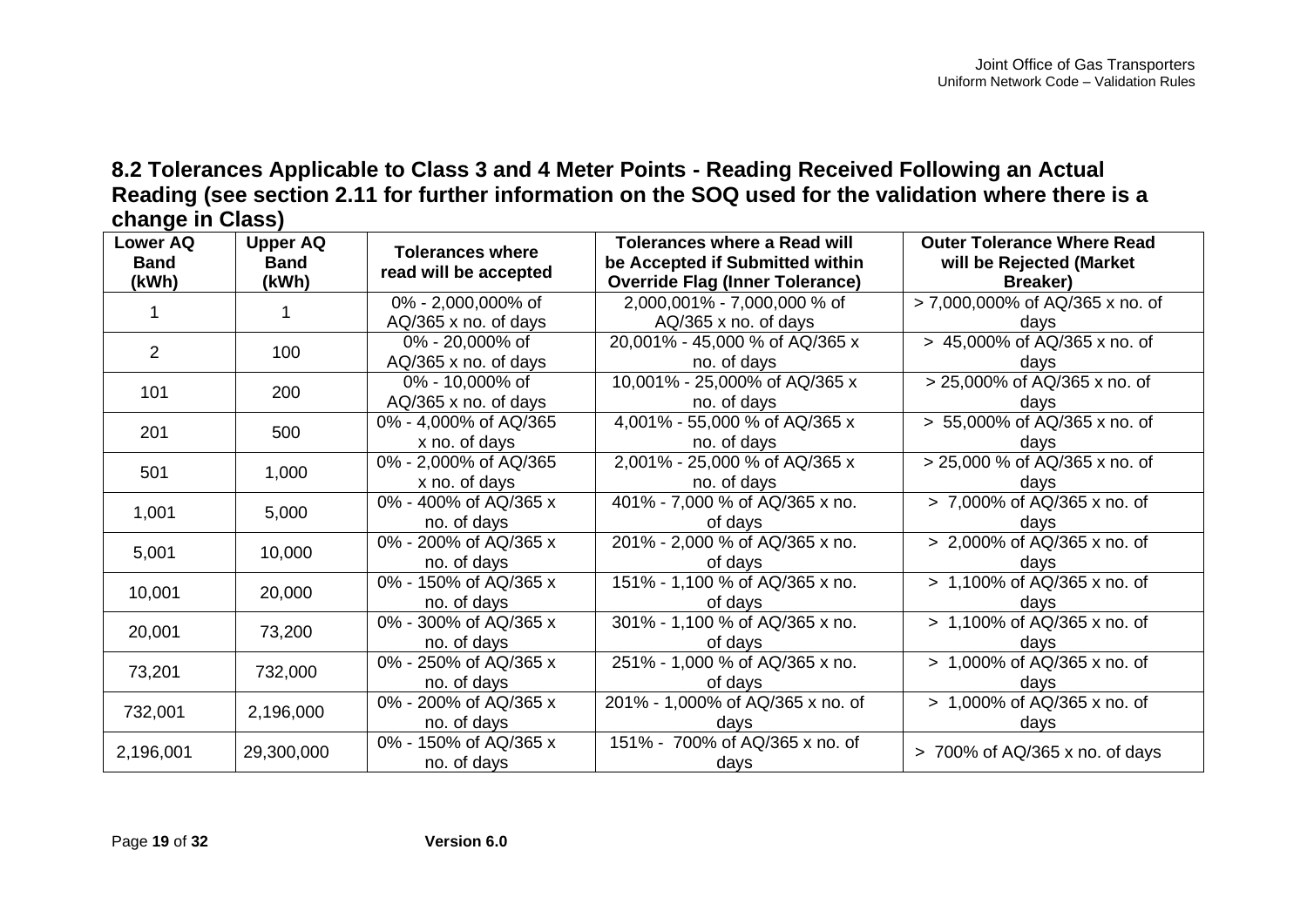| 29,300,001 | 58,600,000 | 0% - 100% of AQ/365 x<br>no. of davs | 101% - 400% of AQ/365 x no. of<br>davs | $>$ 400% of AQ/365 x no. of days |
|------------|------------|--------------------------------------|----------------------------------------|----------------------------------|
| 58,600,001 | and above  | 0% - 100% of AQ/365 x<br>no. of davs | 101% - 350% of AQ/365 x no. of<br>davs | $>$ 350% of AQ/365 x no. of days |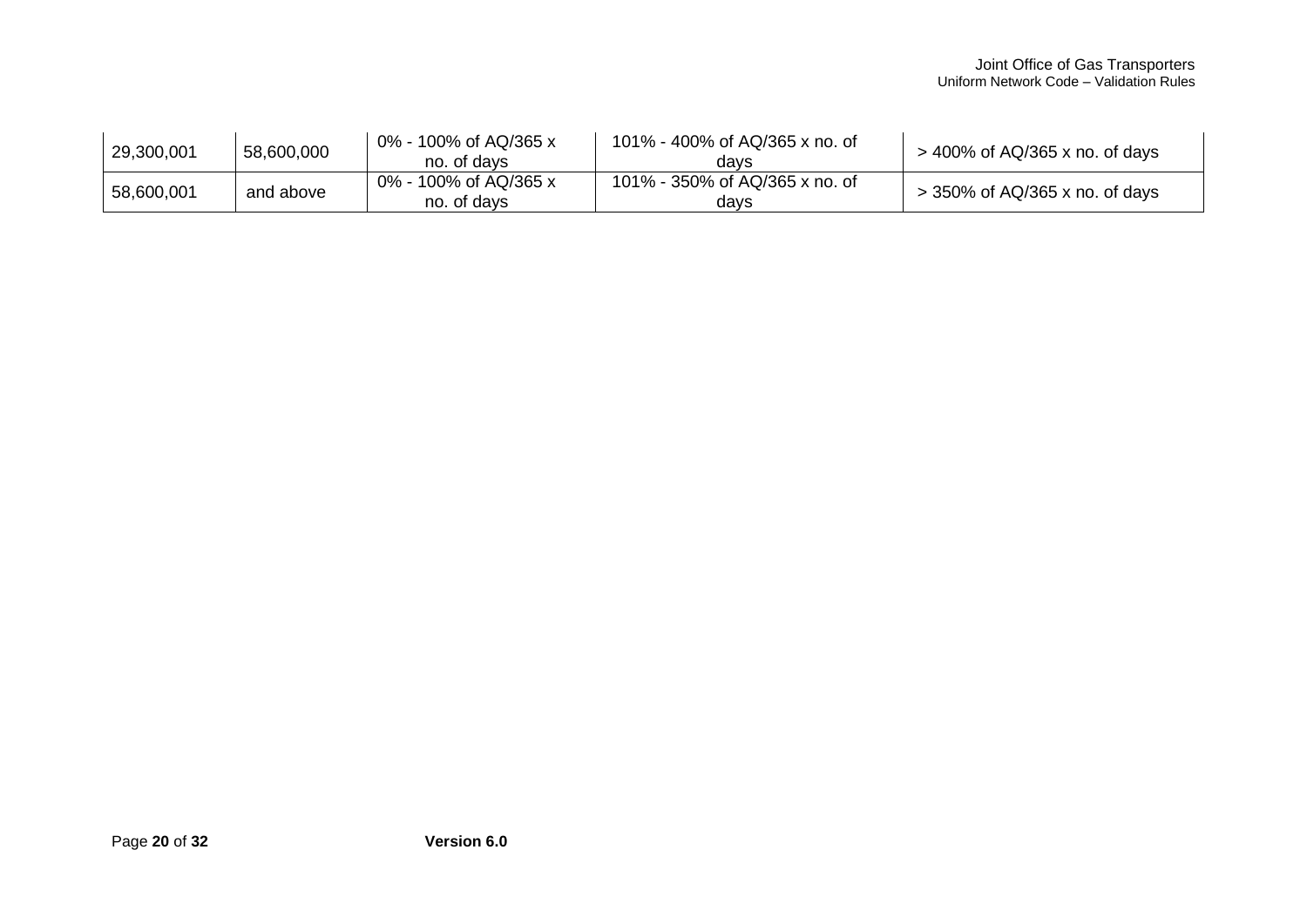## **9. Grouping of Validations Performed**

On submission of the read communication by the Shipper, the GT will perform a set of validations based on 3 groupings, in the following order:

#### Set 1: Read Submission

- reading received within the read submission timescales, including the transfer reading (Opening read) and Check Read
- an actual reading cannot be replaced for Class 1 and 2 meter points

#### Set 2: Asset

- all expected readings are received e.g. corrected and uncorrected reads where a Converter is recorded
- meter point status is 'Live' and asset status must not be 'Removed'
- asset serial number matches the serial number held (fuzzy match)
- reading provided must equal the number of dials and digits recorded for the asset

#### Set 3: Read Validation

- Read validation tolerances
- Converter tolerance check (see section 2.7)
- for replacement readings, a reading exists for the same date on UKLink
- for replacement readings, the Shipper submitting the reading was the registered Shipper on the date of the reading
- for replacement readings, the reading is not within the period of a consumption adjustment
- for replacement readings, the reading is not within the Check Read period

For each group all relevant validations within the set will be performed and rejections provided in the notification to the Shipper.

If the read submission fails the first set of validations "read submission", all relevant checks will be performed and any that fail the validations will be notified to the Shipper i.e. if there is more than one failure reason all will be communicated to the Shipper via the relevant rejection code.

Where any failures are recorded the next set of validations "Asset" will not be executed.

If the "read submission" validations pass, the second set "Asset" will be performed. All relevant checks for that set of validations will be performed and any that fail the validations will be notified to the Shipper. Where any failures are recorded the next set of validations "Read Validation" will not be executed.

All rejections in each set of validations will be notified to the Shipper. If both the "Read Submission" and "Asset" validations have passed the third set of validations "Read Validation" will be performed.

Only where all 3 sets of validations have passed will the reading be accepted.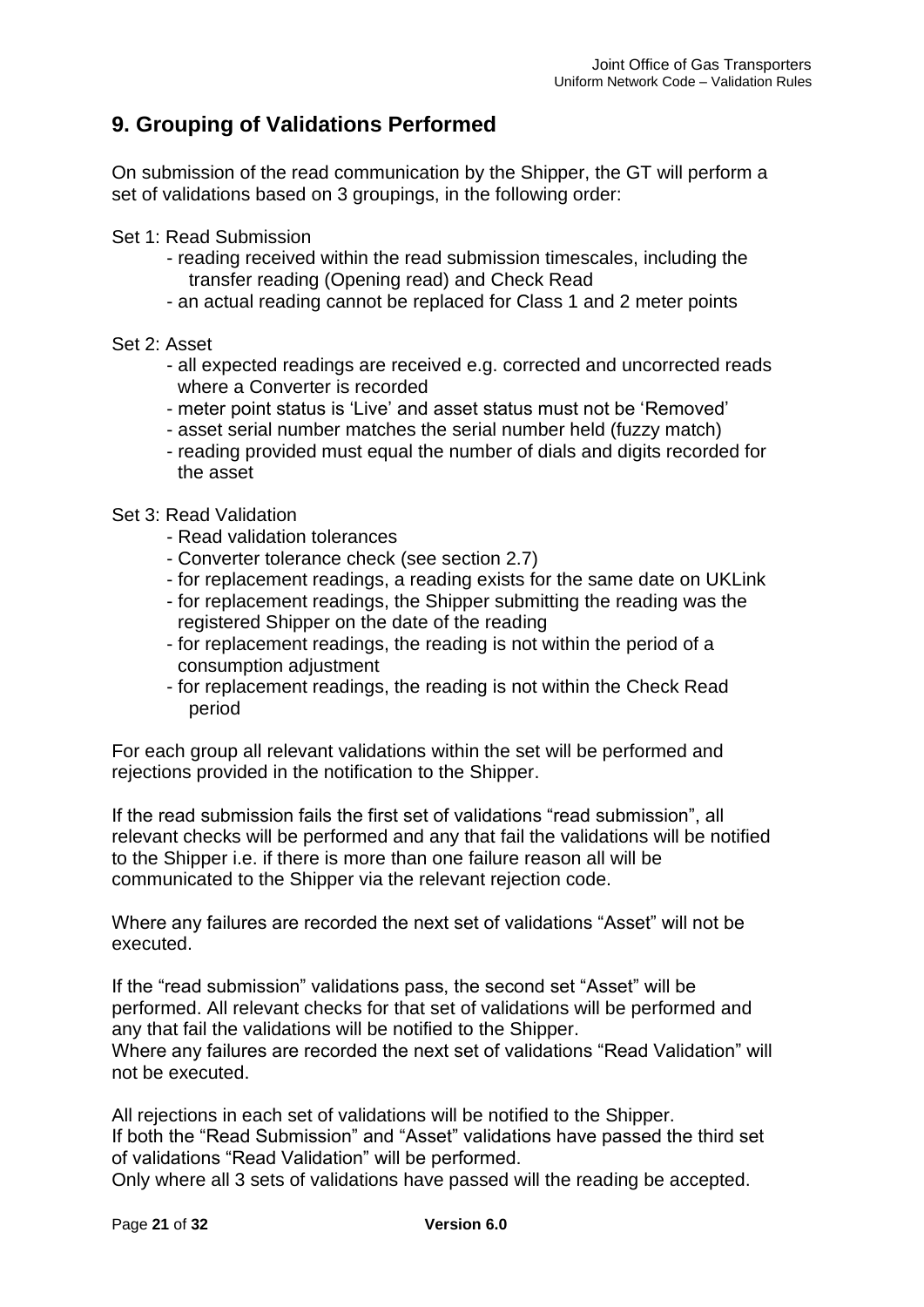Process flow included under Appendix D.

Note: Please refer to the appropriate rejection codes for the complete list of read rejections.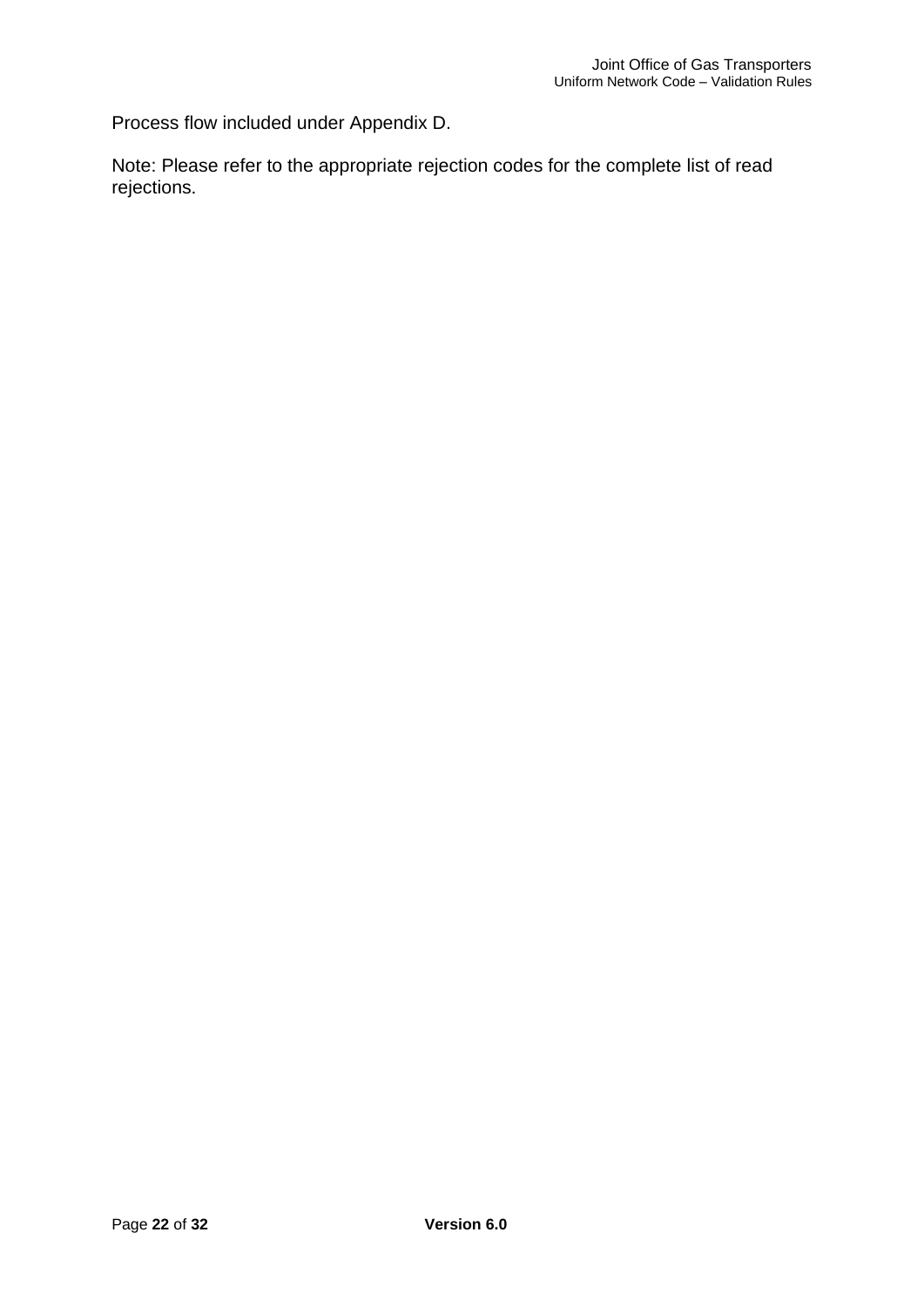# **APPENDIX A: 'ROUND THE CLOCK' INDICATORS**

### **REQUIREMENTS AND DEFINITIONS**

1. The term 'Round the Clock' will be used in a single context to denote that a meter or converter has passed through all its zeros and will not necessarily imply that the meter or converter has made a complete revolution of all its dials (i.e. more than 10,000 hundred cubic feet (hcf) on a four dial meter, 100,000 hcf on a five dial meter etc).

The indicator is to be used for all meters and converters but in the remainder of the text the term meter will be used for ease of understanding.

- 2. This means that in the circumstance for a meter reading in hcf;
- 2.1 Present Reading 6000

Previous Reading 5000

If the volume passing through the meter is 1,000hcf then the RTC indicator will be 0.

If the volume passing through the meter is 1 1,000hcf (because the meter has made one complete revolution of all its dials) the RTC indicator will be 1. Here the meter has gone through the zero's once.

If the volume passing through the meter is 21,000hcf (because the meter has made two complete revolutions of all its dials) the RTC indicator will be 2. Here the meter has gone through its zeros twice.

2.2 Present Reading 0999

Previous Reading 9999

If the volume passing through the meter is 1,000hcf then the RTC indicator will be 1 as the meter has gone through the zero's once. If the volume passing through the meter is 11,000hcf (because the meter has made one complete revolution of the dials) the RTC indicator will be 2 as the meter has gone through the zero's twice.

If the volume passing through the meter is 21,000hcf (because the meter has made two complete revolutions of all the dials) the RTC indicator will be 3 as the meter has gone through the zero's three times.

- **NB:** A customer reading will be treated as an actual reading for the purpose of this test. The negative consumption indicator will only be used if the previous reading is an estimate.
- 3. The test to detect whether a meter has made more than one complete revolution of its dials will be applied only to 4 dial meters or where the previous reading is an estimate. For meters with 5 or more dials the reading will assumed to have gone forward unless the previous reading is an estimate.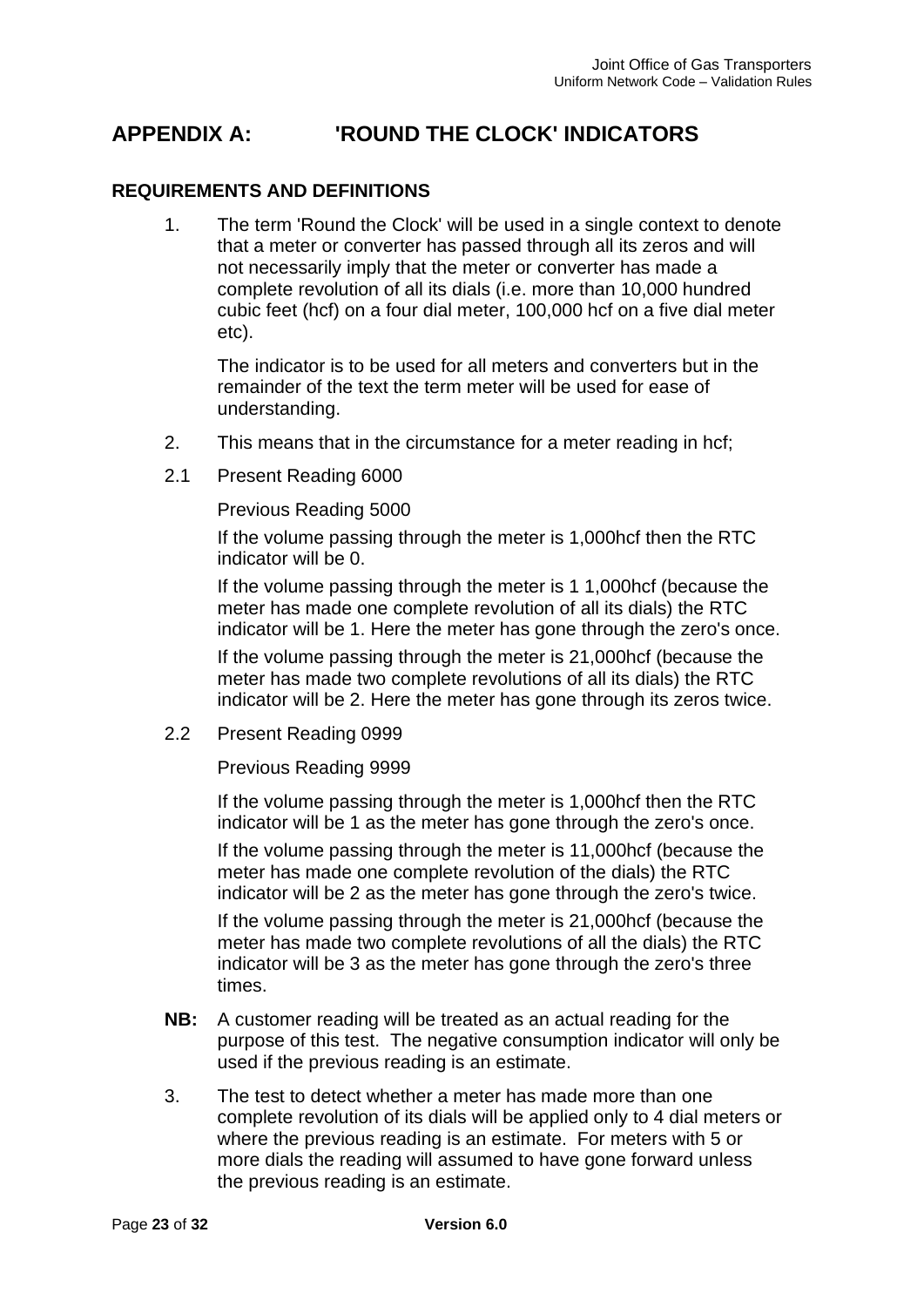4. Where the CDSP has provided one or more consecutive estimated Meter Readings, and a subsequent actual Meter Reading is received, the read history will be assessed to determine if the last recorded actual read has a later processing date than that of the latest held estimated read. Where such a read does exist, then the consumption between the current and previous read will be calculated by the CDSP as follows, using the RTC value provided by the Shipper User:

> The volume between the current actual Meter Reading and the last recorded actual Meter Reading

minus

The sum of the volume between the last recorded actual Meter Reading and the read immediately prior to the current actual Meter Reading

Where such a read does not exist (the processing date of the last recorded actual read is earlier than the processing date of the latest estimated read) then the RTC to be used by the CDSP in validation and consumption calculations will be derived as follows:

RTC value of the current actual Meter Reading

minus

The sum of the RTC value of all reads between the last recorded actual Meter Reading and the current actual Meter Reading

5. In some circumstances Meter Readings may be received from Shipper Users in an order that does not reflect that with which the Meter Readings were taken. For example, Shipper Users may, subject to other rules regarding validity of a Meter Reading, insert a Meter Reading with a reading date prior to that of the last valid Meter Reading recorded on UK Link systems. Also, Shipper Users may replace an existing Meter Reading with a reading date prior to that of the last valid Meter Reading recorded on UK Link systems.

In such circumstances, where a Meter Reading (an 'inserted Meter Reading') is provided with a Round the Clock value greater than zero the CDSP may reduce the Round the Clock associated with the Meter Reading for the subsequent reading date by one where the subsequent read already has a RTC recorded against it.

Where a Replacement Meter Reading is loaded where the Round the Clock value provided is different from the Meter Reading being replaced this may be a candidate for the CDSP to amend the RTC for the subsequent Meter Reading. For example, if the Replacement Reading RTC is greater than that associated with the Meter Reading that is being replaced, and where the subsequent read already has a RTC recorded against it the subsequent Meter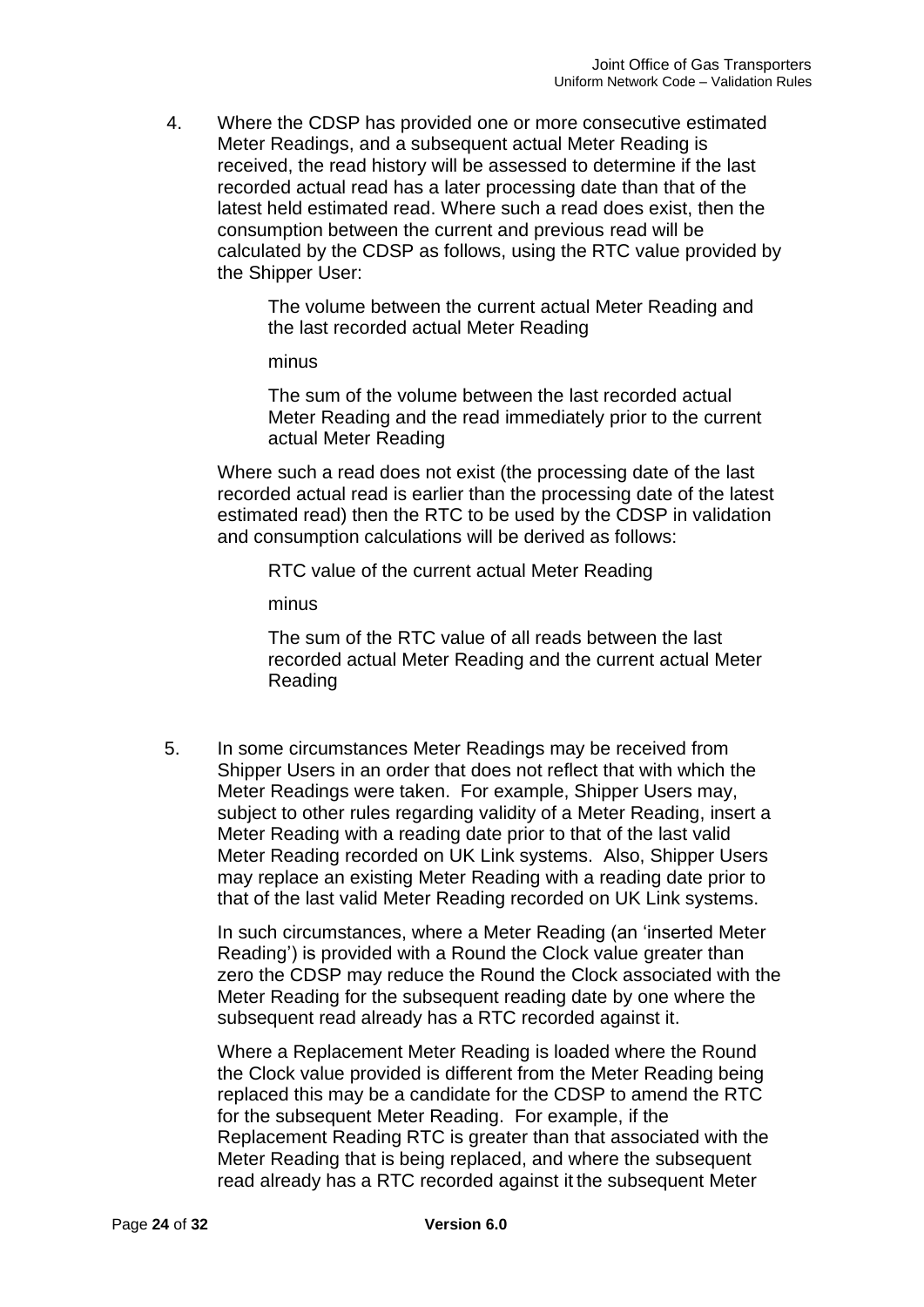Reading RTC value will be reduced by one.

Where an inserted or Replacement Meter Reading is received and there is a subsequent estimated read, in order to ensure any RTC value received is correctly utilised by the CDSP, the forward consumption will be calculated as follows:

The total, original, backward and forward volume

minus

The replacement backward volume (between the replacement or inserted reading and the previous read, calculated as per point 4 if previous read is not actual)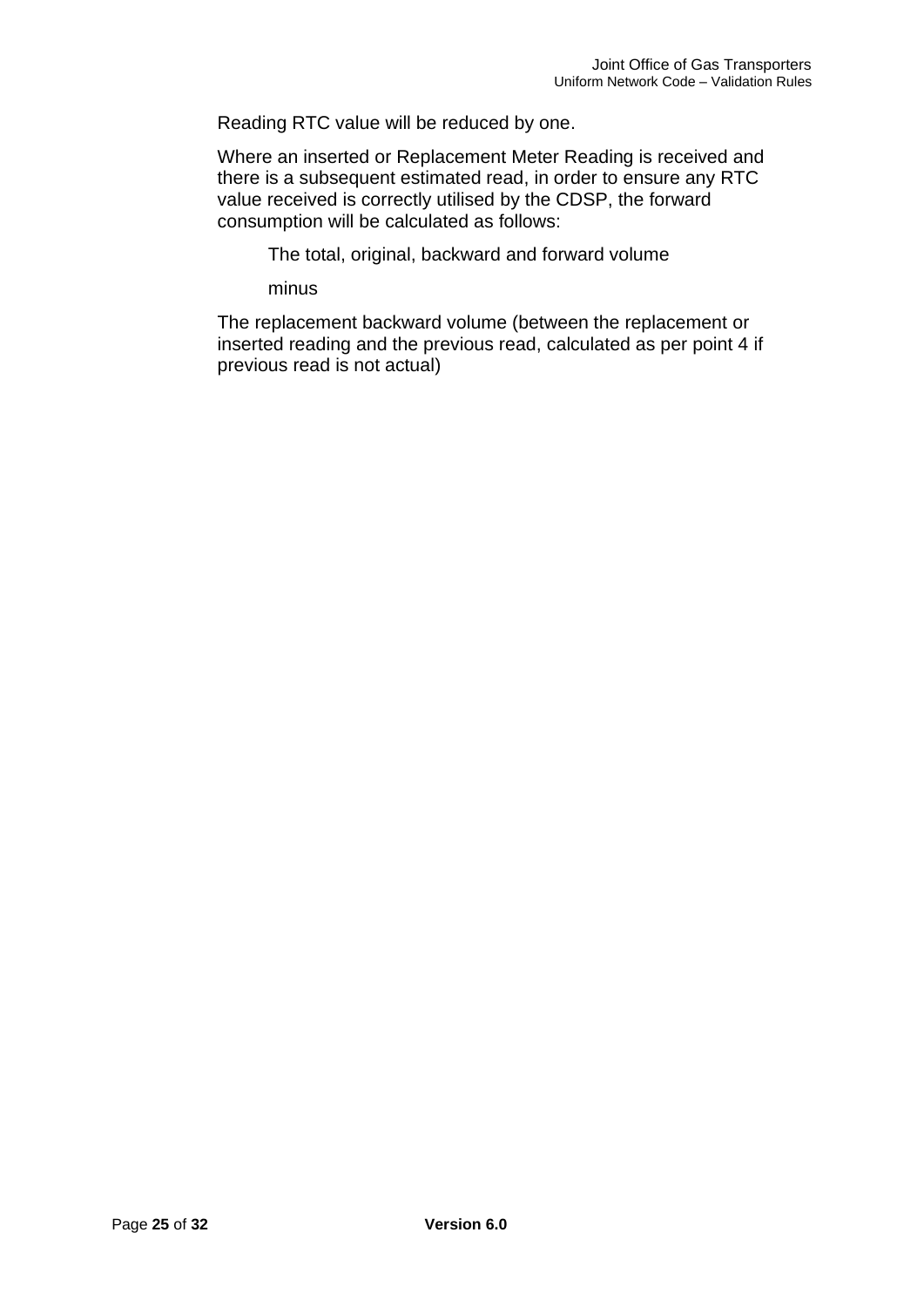# **Appendix B: Calculated Gas Card Readings**

**Note: The following is the obligation of the Users. The Transporter will not be required to carry out the following checks from readings taken from Gas Cards.** 

- 1.1 The following refers to the calculation of a **Calculated Gas Card Reading** which (subject to compliance with section M5.13) can be used as an 'Opening Meter Reading' upon Supply Point Transfer.
- 1.2. Calculated Gas Card Readings will be subject to the same tests as detailed in Section 2, Cyclic Meter Readings.

### 2 **Formula**

2.1 The Calculated Gas Card Reading shall be calculated in the same units as the Gas Card Reading from the Gas Card and will be calculated using the following formula:

## **( ( ( c – b ) / ( b – a ) ) \* ( y – x ) ) + y**

where:

**a** is the Accumulative Daily Value for first date in the Applicable Sequence. **b** is the Accumulative Daily Value for last date in the Applicable Sequence. **c** is the Accumulative Daily Value for the Supply Point Registration Date. **x** is the First Reading in the Applicable Sequence. **y** is the Last Reading in the Applicable Sequence.

- 2.2 No Calculated Gas Card Reading shall be calculated where **a** = **b** or where  $x = y$ .
- 2.3 For Metric calculation (M3) the Calculated Gas Card Reading shall be in the Range 00000.10 to 99999.90. [Note: The least significant digit is always zero].
- 2.4 For Imperial calculation (Cubic Feet) the Calculated Gas Card Reading shall be in the Range 0000.01 to 9999.99.
- 2.5 The First Reading and Last Reading must be taken from a date within the six month period prior to the Supply Point Registration Date.

### 3 **Definitions**

### 3.1 **Accumulative Daily Value**

The value used to provide a seasonal adjustment factor within the formula. Values for the relevant date within the 'Applicable Sequence' are determined using the table in Appendix C.

### 3.2 **Applicable Sequence**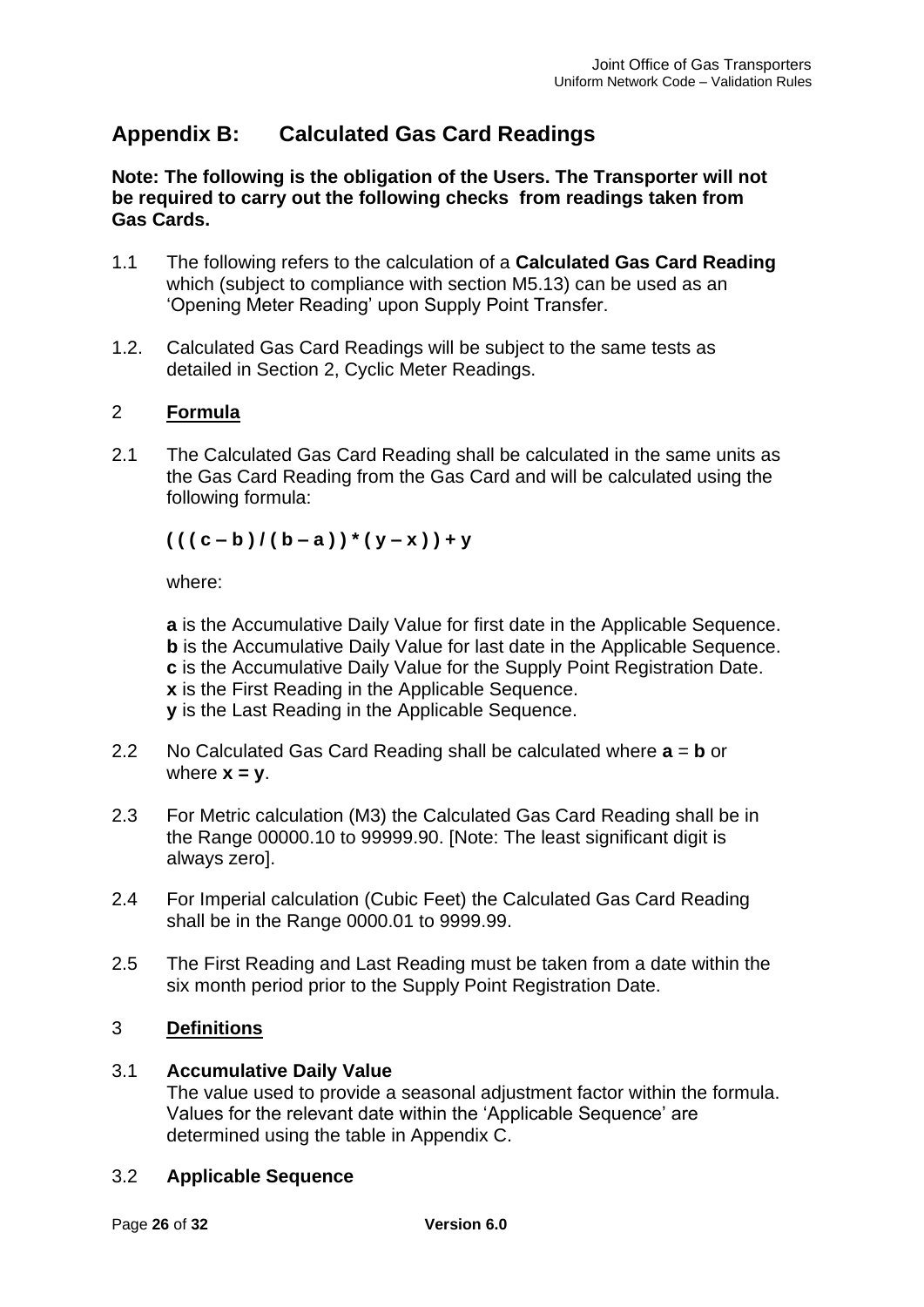The sequence of actual Gas Card Readings used to generate the Calculated Gas Card Reading (by execution of the formula).

### 3.3 **Calculated Gas Card Reading**

As defined in Uniform Network Code – Transportation Principal Document Section M1.4.3(h).

### 3.4 **Gas Card Reading**

As defined in Uniform Network Code – Transportation Principal Document Section M1.4.3(f).

### 3.5 **First Reading**

The first of the actual Gas Card Readings taken within the six month period prior to the Supply Point Registration Date.

#### 3.6 **Last Reading**

The last of the second, third, fourth or fifth actual Gas Card Readings taken prior to the Supply Point Registration Date within the six month period prior to the Supply Point Registration Date.

### 3.7 **Supply Point Registration Date**

As defined in Uniform Network Code – Transportation Principal Document G1.1.5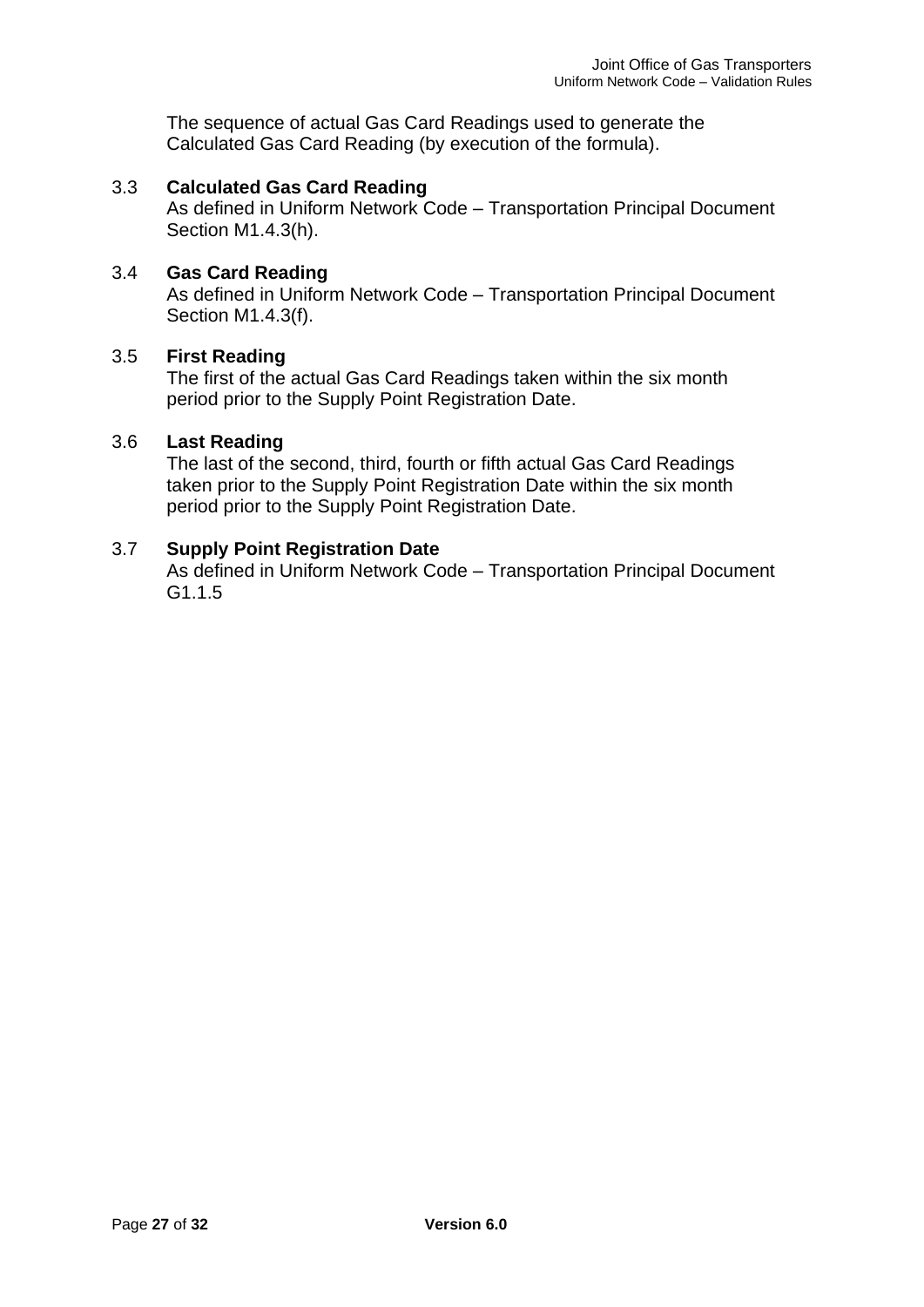# **CALCULATED GAS CARD READINGS**

1 The following table is used to determine the 'Accumulative Daily Value' for application within the formula

| Table 4:                |              |                                      |                                              |                                    |
|-------------------------|--------------|--------------------------------------|----------------------------------------------|------------------------------------|
| <b>Month</b>            | <b>Date</b>  | <b>Seaso</b><br>nal<br><b>Factor</b> | <b>Seaso</b><br>nal<br><b>Factor</b><br>/100 | <b>Accumulative Daily</b><br>Value |
| Januar                  | 01/01/<br>04 | 13.80                                | 0.138                                        | $0.138 = 0.138 + 0$                |
| v                       | 02/01/<br>04 |                                      | 0.138                                        | $0.276 = 0.138 + 0.138$            |
|                         | 03/01/<br>04 |                                      | 0.138                                        | $0.414 = 0.276 + 0.138$            |
|                         |              |                                      | $\mathbf{a}$                                 | $\alpha$                           |
| Februar<br>y            | 01/02/<br>04 | 13.60                                | 0.136                                        | $4.414 = 4.278 + 0.136$            |
|                         | 02/02/<br>04 |                                      | 0.136                                        | $4.55 = 4.414 + 0.136$             |
|                         | 03/02/<br>04 |                                      | 0.136                                        | $4.686 = 4.55 + 0.136$             |
|                         |              |                                      | $\mathbf{g}$                                 | $\alpha$                           |
| March                   | 01/03/<br>04 | 12.20                                | 0.122                                        | $8.344 = 8.222 + 0.122$            |
|                         | 02/03/<br>04 |                                      | 0.122                                        | $8.466 = 8.344 + 0.122$            |
|                         | 03/03/<br>04 |                                      | 0.122                                        | $8.588 = 8.466 + 0.122$            |
|                         |              |                                      | $\pmb{\mathfrak{u}}$                         | $\alpha$                           |
| April                   | 01/04/<br>04 | 09.80                                | 0.098                                        | 12.102                             |
| May                     | 01/05/<br>04 | 07.10                                | 0.071                                        | 15.015                             |
| June                    | 01/06/<br>04 | 04.20                                | 0.042                                        | 17.187                             |
| July                    | 01/07/<br>04 | 02.40                                | 0.024                                        | 18.429                             |
| August                  | 01/08/<br>04 | 02.40                                | 0.024                                        | 19.173                             |
| Septem<br>ber           | 01/09/<br>04 | 04.20                                | 0.042                                        | 19.935                             |
| Octobe<br>r.            | 01/10/<br>04 | 07.30                                | 0.073                                        | 21.226                             |
| Novem<br>ber            | 01/11/<br>04 | 10.30                                | 0.103                                        | 3.519                              |
| Decem<br>ber            | 01/12/<br>04 | 12.70                                | 0.127                                        | 26.633                             |
| Januar<br>y             | 01/01/<br>05 | 13.80                                | 0.138                                        | 30.581                             |
| Januar<br>$\frac{y}{x}$ | 01/01/<br>06 | 13.80                                | 0.138                                        | 60.888                             |
| Januar<br>y             | 01/01/<br>07 | 13.80                                | 0.138                                        | 91.195                             |
| Januar                  | 01/01/       | 13.80                                | 0.138                                        | 121.502                            |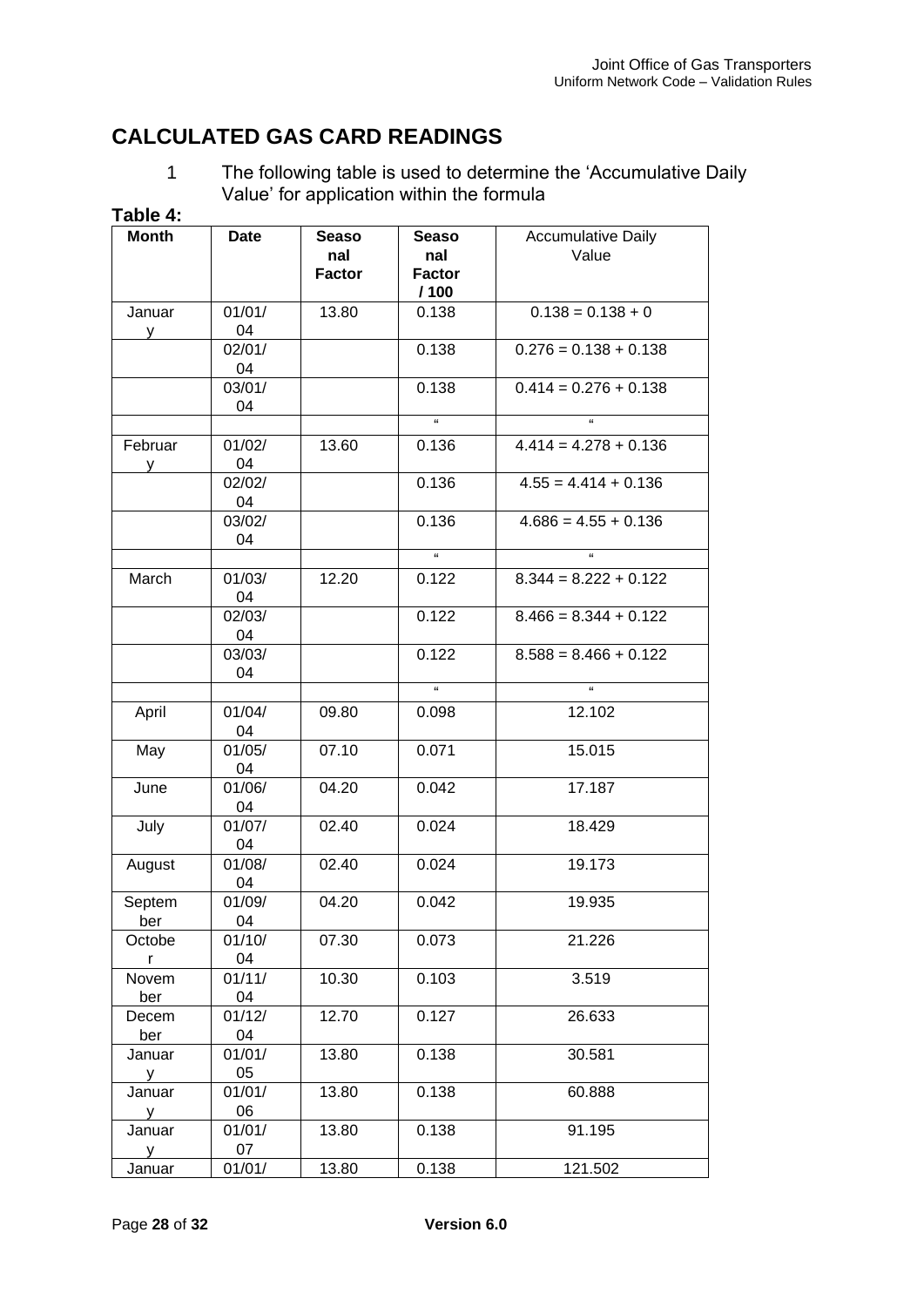| y            | 08     |       |       |         |
|--------------|--------|-------|-------|---------|
| Januar       | 01/01/ | 13.80 | 0.138 | 151.945 |
| y.           | - 09   |       |       |         |
| Januar       | 01/01/ | 13.80 | 0.138 | 182.252 |
| $\mathsf{y}$ | 10     |       |       |         |
| Januar       | 01/01/ | 13.80 | 0.138 | 212.559 |
| y            | 11     |       |       |         |
| Januar       | 01/01/ | 13.80 | 0.138 | 242.866 |
| y            | 12     |       |       |         |
| Januar       | 01/01/ | 13.80 | 0.138 | 273.309 |
| y            | 13     |       |       |         |
| Januar       | 01/01/ | 13.80 | 0.138 | 303.616 |
| $\mathsf{y}$ | 14     |       |       |         |
| Januar       | 01/01/ | 13.80 | 0.138 | 333.923 |
| y            | 15     |       |       |         |
| Januar       | 01/01/ | 13.80 | 0.138 | 364.230 |
| V            | - 16   |       |       |         |
| Januar       | 01/01/ | 13.80 | 0.138 | 394.673 |
| $\mathsf{y}$ | 17     |       |       |         |
| Januar       | 01/01/ | 13.80 | 0.138 | 424.980 |
| y            | 18     |       |       |         |
| Januar       | 01/01/ | 13.80 | 0.138 | 455.287 |
| $\mathsf{y}$ | 19     |       |       |         |
| Januar       | 01/01/ | 13.80 | 0.138 | 485.594 |
| V            | 20     |       |       |         |
| Januar       | 01/01/ | 13.80 | 0.138 | 516.037 |
| y            | 21     |       |       |         |
| Januar       | 01/01/ | 13.80 | 0.138 | 546.344 |
| y            | 22     |       |       |         |
| Januar       | 01/01/ | 13.80 | 0.138 | 576.651 |
| V            | 23     |       |       |         |
| Januar       | 01/01/ | 13.80 | 0.138 | 606.958 |
| y            | 24     |       |       |         |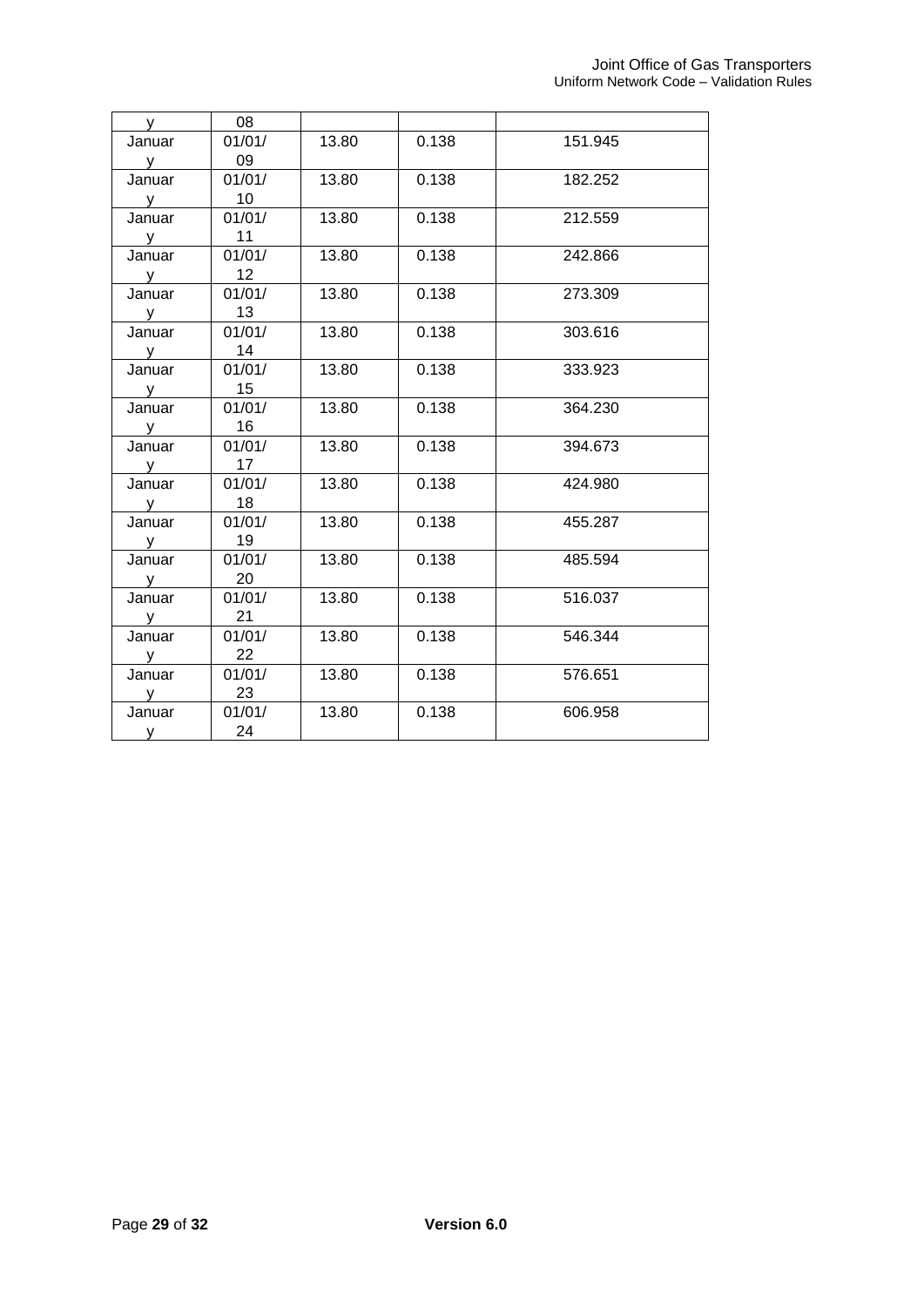# **Appendix C: Meter Reading Agency HHT (On Site) Validation**

### **Note: The following is the obligation of the Users. The Transporter will not be required to carry out the following checks.**

- 1 Validation for this input will be performed at the time of data capture on the HHT.
- 2 The Meter Reading will be checked to ensure that it is within a specified range either side of an estimated reading. This is known as an Inner Tolerance Range (ITR). The estimated reading will be calculated using the consumption history and the AQ of the meter.
- 3 If the Meter Reading input is outside the ITR, the meter reader will be required to re-input the meter serial number. If this number is that on the HHT (the correct meter) then they will be required to re-input the reading. This confirms the accuracy of the first reading or corrects an error on the first attempted input. If the meter number differs a meter exchange will be initiated. Similar checks are to be performed on converter readings.
- 4 A check will be made on the number of digits for a Meter Reading i.e. six digits must be input for a six dial meter. No alteration to the number of dials can be made on the HHT. Any anomalies discovered will be reported as they generally signify meter exchanges.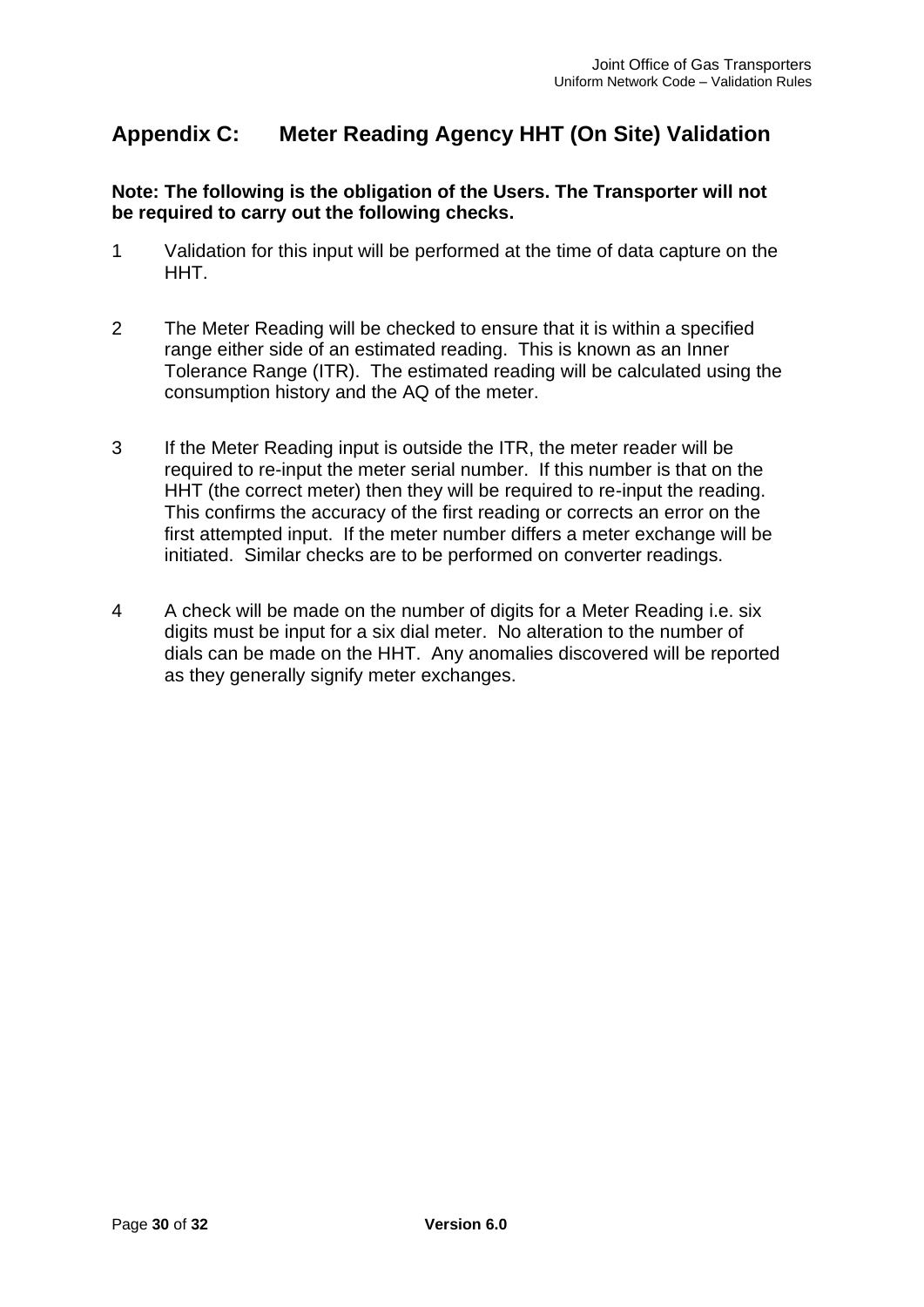# **Appendix D: Read Validation Process Flow**